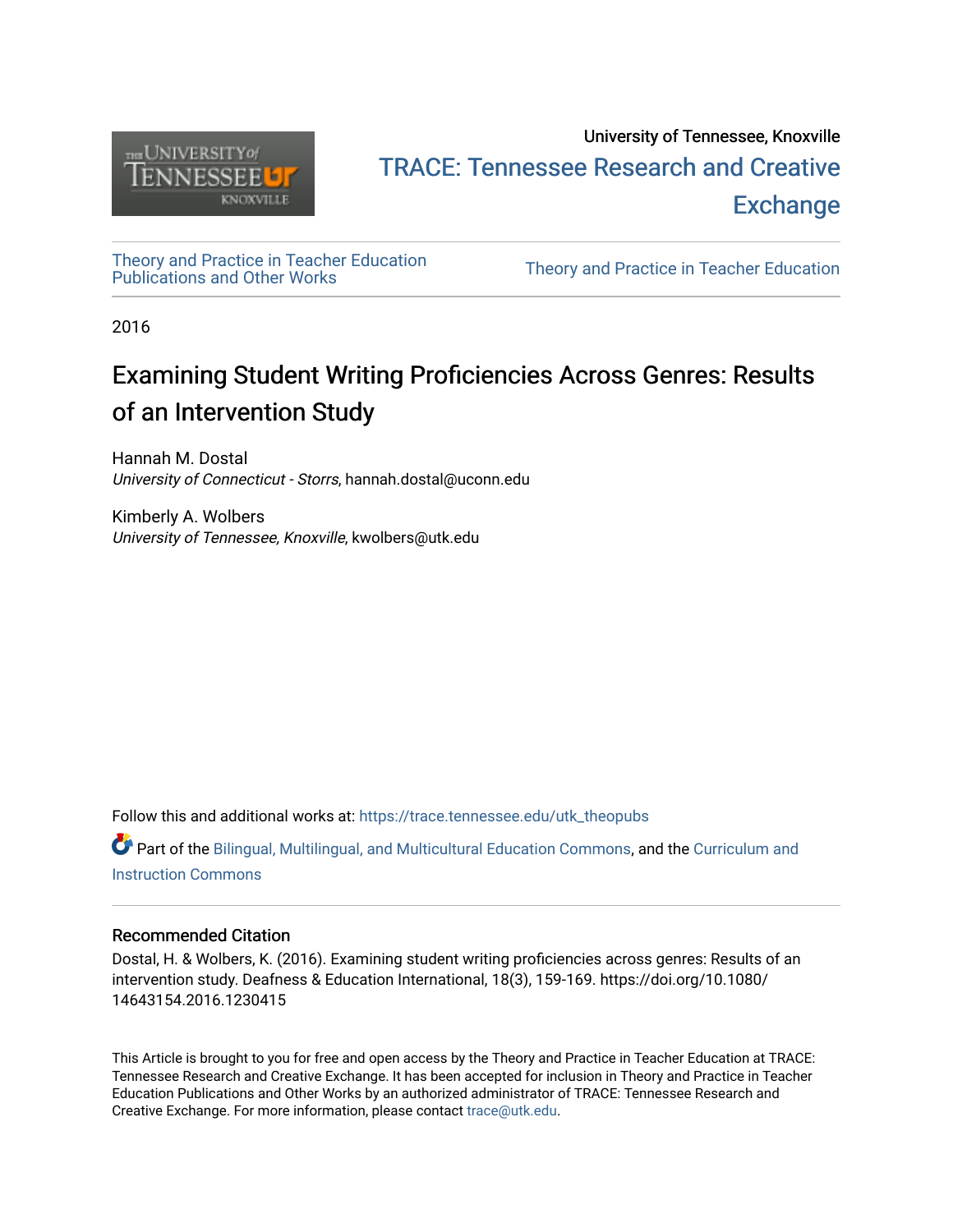## **Examining Student Writing Proficiencies Across Genres: Results of an Intervention Study**

Hannah M. Dostal University of Connecticut

Kimberly A. Wolbers The University of Tennessee

This is an **Accepted Manuscript** of an article published by Taylor & Francis in Deafness & Education International on 3rd November 2016, available online: https://doi.org/10.1080/14643154.2016.1230415."

This study examines the patterns of growth across both taught and untaught genres of writing for deaf and hard of hearing students in grades 4-6. 23 students were exposed to Strategic and Interactive Writing Instruction (SIWI) for five weeks, during which time they received guided, interactive instruction focused on how writers address particular purposes and audiences with their writing. By examining student writing samples before and after both regular writing instruction and SIWI using genre-specific rubrics, we investigated whether students transfer and generalize writing strategies and processes learned in one genre to writing in a genre for which they did not receive instruction, in this case: information report writing. We found that after five weeks focused on recount genre instruction, students spontaneously transfer competencies related to genre-specific features that were not explicitly taught, and that students with greater language proficiency did so more effectively. We discuss these findings as they relate to theories of composition and language competence, and generate implications for writing instruction that can lead to growth in writing.

Keywords: writing intervention, writing instruction, deaf, elementary, literacy, genre instruction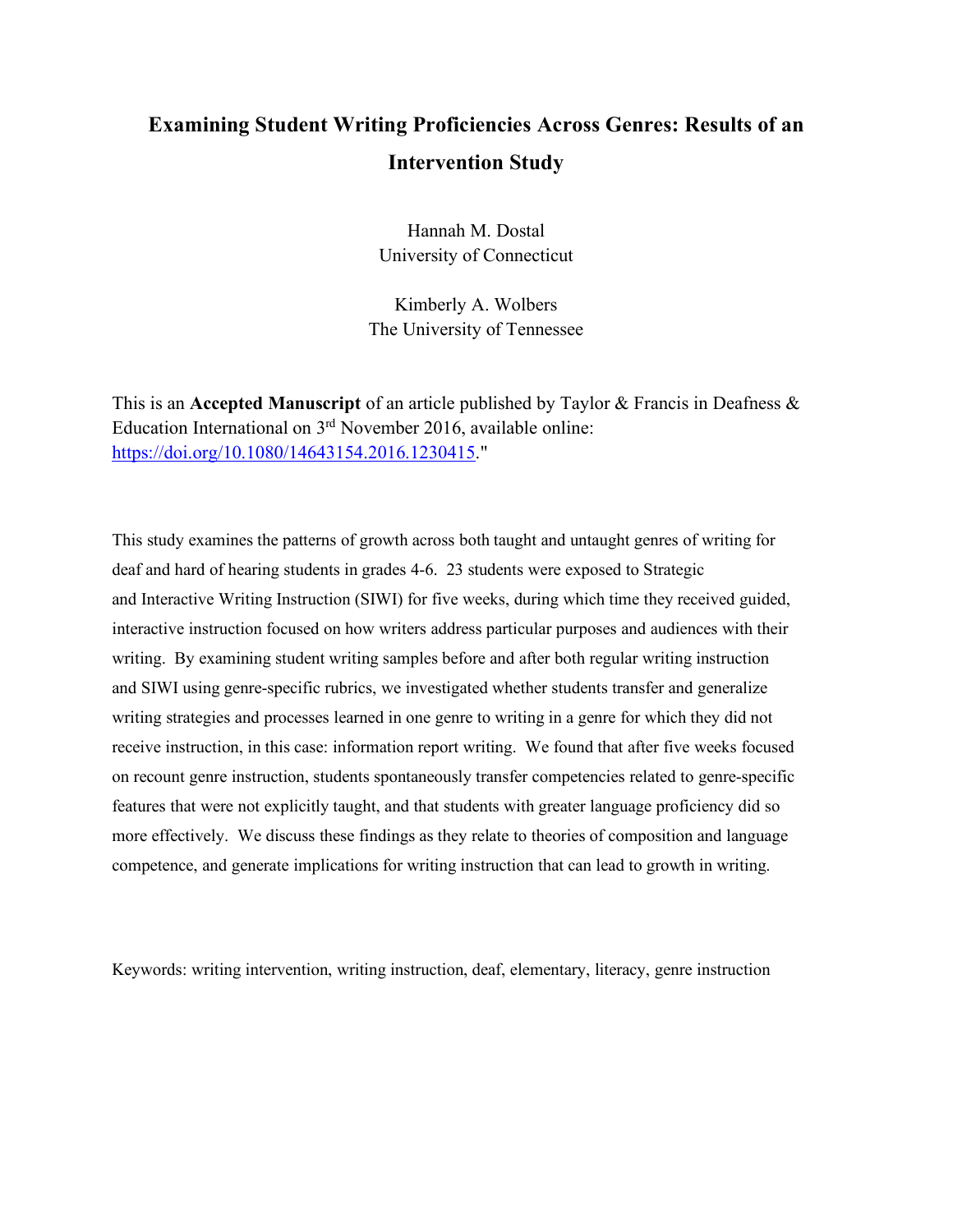## **LIST OF FIGURES**

| 1. Display of estimated marginal means for orientation of recount writing by language      |
|--------------------------------------------------------------------------------------------|
| 2. Display of estimated marginal means for events of recount writing by language           |
| 3. Display of estimated marginal means for organization of recount writing by language     |
| 4. Display of estimated marginal means for topic of information report writing by language |
| 5. Display of estimated marginal means for details of information report writing by        |
| 6. Display of estimated marginal means for organization of information report writing by   |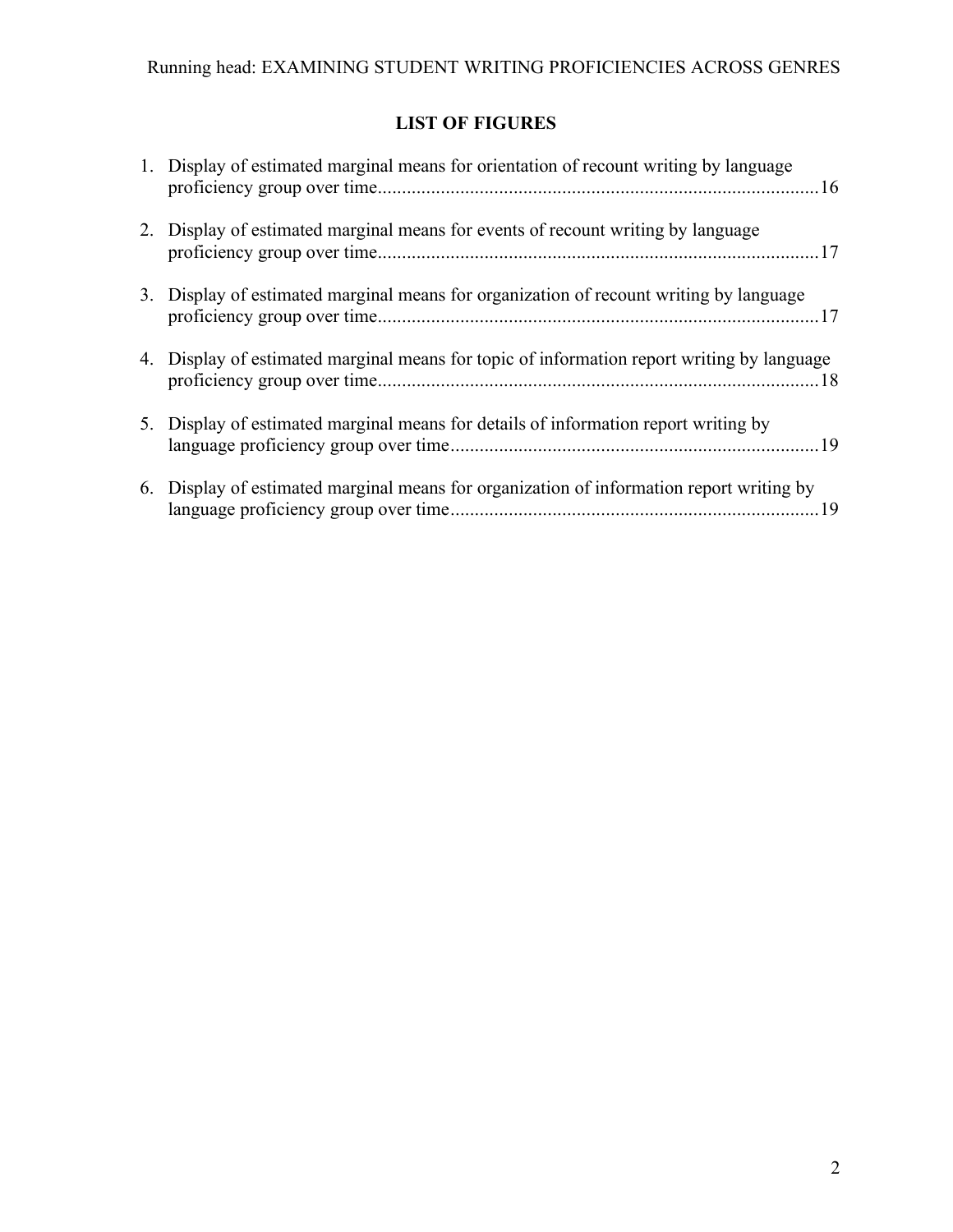## **Introduction**

Strategic and Interactive Writing Instruction combines research on Interactive Writing (informed by Englert & Dunsmore, 2002; Englert, Mariage, & Dunsmore, 2006; Mariage, 2001), Strategy Instruction (see Graham & Perin, 2011; Graham, McKeown, Kiuhara, & Harris, 2012), and linguistic/ metalinguistic development of bilingual learners (Ellis et al., 2009) in an approach to writing instruction that addresses the unique language and literacy needs of students who are deaf and hard of hearing (d/hh). D/hh students present a special case of language and literacy acquisition because they are often working between two or more languages in multiple modalities (signed, written, spoken). Despite decades of research highlighting low literacy achievement among d/hh students as a group (O'Neill, Arendt, & Marschark, 2014; Qi & Mitchell, 2012), especially in the area of writing (Berent, Kelly, Schmitz, & Kenney, 2008; Bowe, 1991; Burman, Nunes & Evans, 2007), SIWI has consistently been associated with positive outcomes in both language and literacy as a brief intervention (Dostal & Wolbers, 2014; Wolbers, 2008a, 2008b, 2010) and as a semester- or year-long approach to regular writing instruction (Wolbers, Bowers, Dostal, & Graham, 2013; Wolbers, Dostal, & Bowers, 2012; Wolbers, Dostal, Graham, Cihak, Kilpatrick & Saulsburry, 2015).

This paper extends previous research on SIWI, by examining patterns of growth across genres of writing for students who only received instruction related to one genre, in order to investigate whether students transfer and generalize writing strategies and processes. We find that students do spontaneously transfer competencies developed during genre-specific instruction to a genre that were not explicitly taught, and students with greater language proficiency did so more effectively. We discuss these findings as they relate to theories of composition and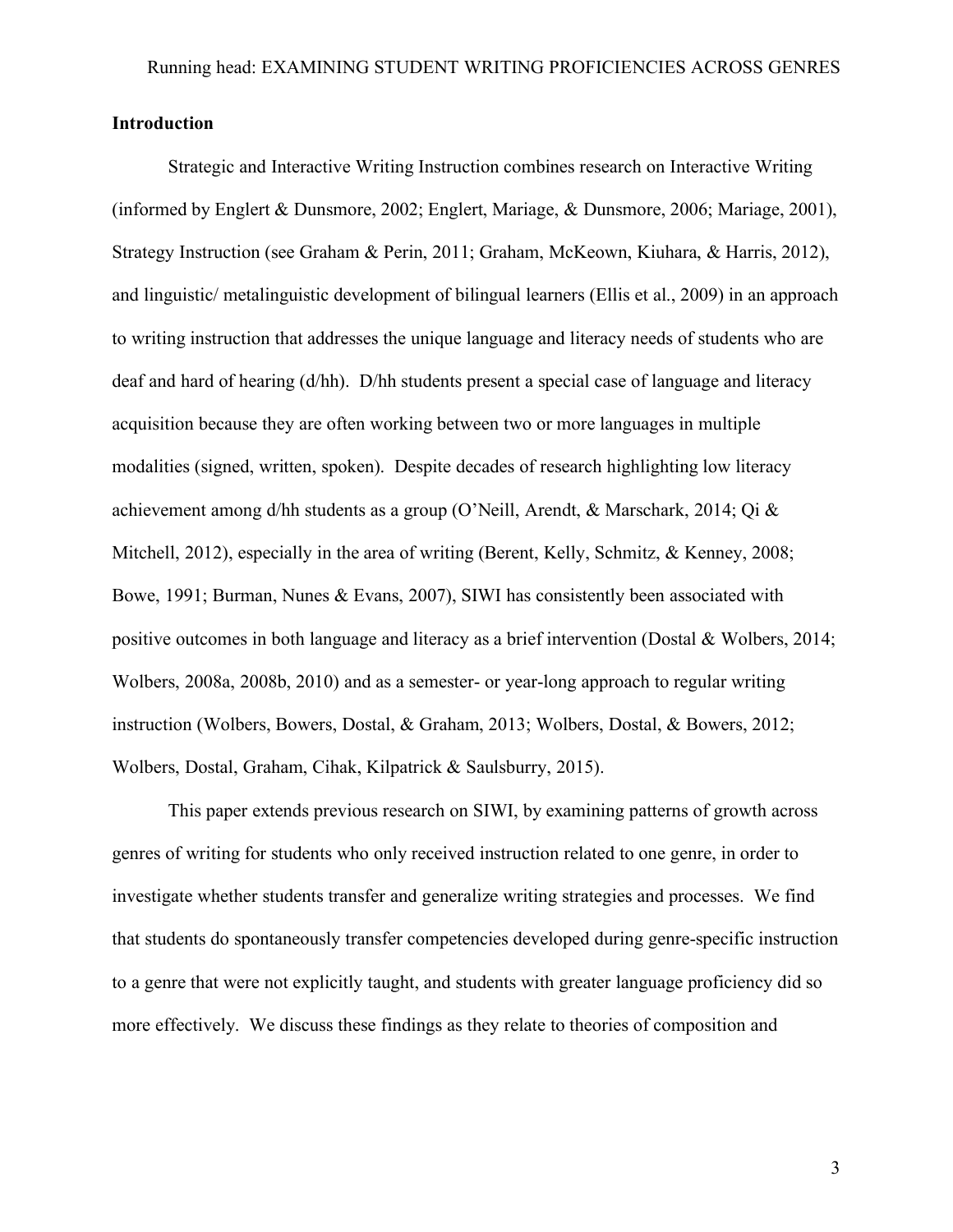language competence, and generate implications for writing instruction that can lead to growth in writing.

## **Review of Literature**

In this section we highlight existing research on knowledge of genres for writing in particular, and consider the role of linguistic competence in supporting knowledge construction during classroom instruction. We then provide a brief overview of SIWI, which has focused on the development of linguistic competence and metalinguistic awareness as key drivers for the development of both writing and ASL proficiency.

## *Knowledge of Genre*

Bawarshi (2016) describes genres as "rhetorical typifications that help us recognize and act within recurrent situations," noting that "the explicit teaching of genre conventions might help students gain access to various systems of activity" (p. 243). That is, making genre knowledge explicit allows students to both understand and create texts that authors and audiences understand in particular ways.

Past research on the development of knowledge about genres has centered on students' awareness and application of the textual and structural features that distinguish each genre (Kamberelis, 1999). Studies have consistently found that students know and apply more features of narrative genres in their writing than any other genre, including informational texts and poems, or scientific texts (Kamberelis 1998). Kamberelis (1998) and others (e.g., Bradley & Donovan, 2010) argue that students gain much of their genre knowledge from reading - that their repeated exposure to texts that contain particular structures informs their use of such structures in their own writing. Thus, they hypothesize that a steady diet (Kamberelis, 1998) of narrative stories in elementary school explains students' relative strength in this area of writing.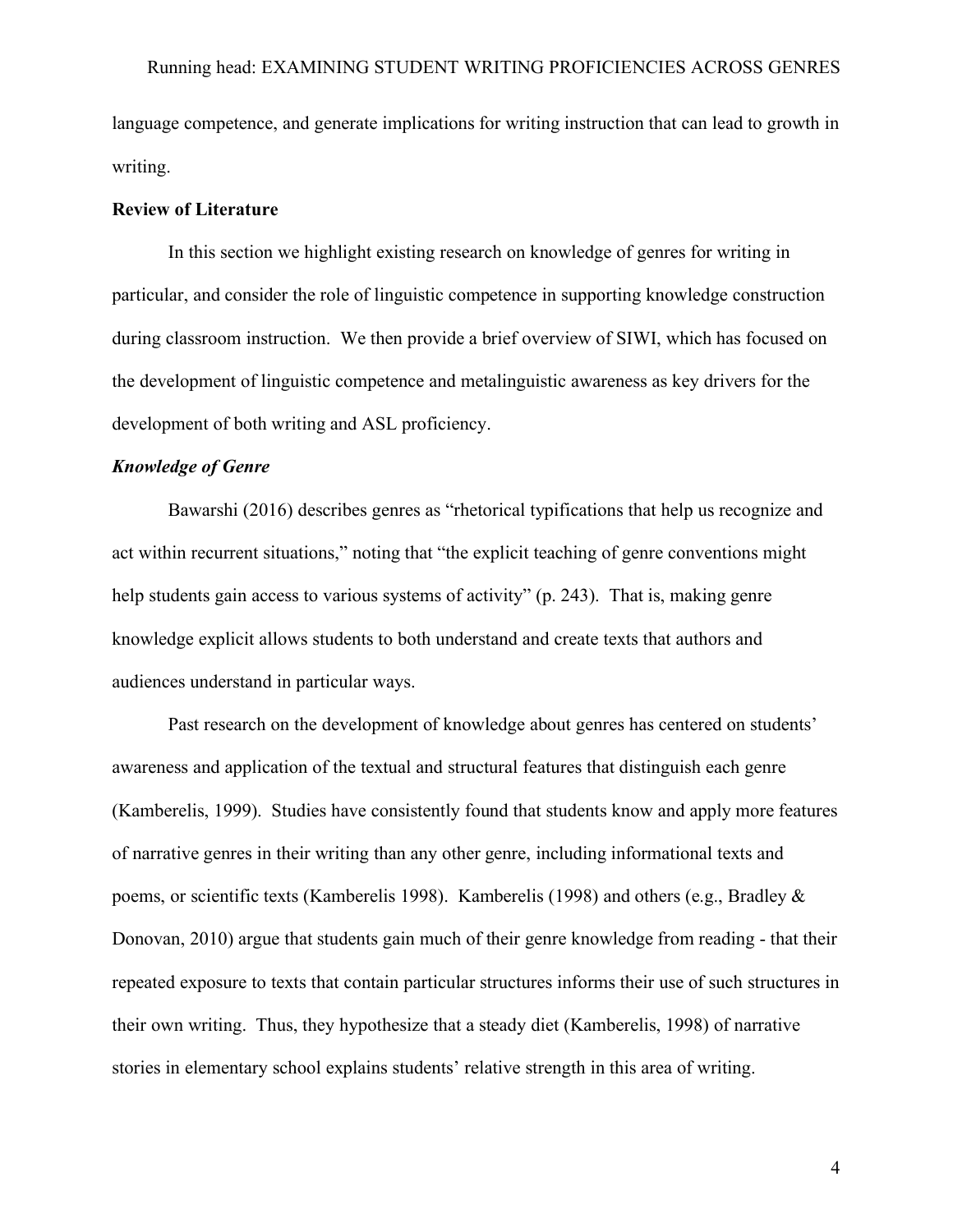However, as Maloch and Bomer (2013) have described, there is evidence that explicitly teaching students about genres is related to an increase in awareness and use of genre-specific structures in writing even beyond narrative texts. Purcell-Gates, Duke and Martineau (2007) found that students who received 1-2 years of explicit instruction related to genre features demonstrated more growth in reading and writing within that genre when instruction centered around authentic purposes for engaging in a particular genre (e.g., procedural or informational texts). They point out that "just learning about the features of science procedural text in a more decontextualized school-only manner is not helpful. In fact, the correlational results indicate that students in such instructional contexts grow the least" (p. 41-42). As Bawarshi (2016) argues, explicit genre instruction can facilitate participation in the literate practices of different disciplines and communities. This view of genres as not only a formal, technical feature of text, but also as a marker of the social practices for production and consumption of texts in different communities (Kamberelis, 1998), has important implications for the ways in which genre knowledge is taught and assessed.

At the core of genre-specific writing instruction is not a set of rules for each genre, but the assumption that written communication may be structured in ways that are uniquely suited to particular purposes and audiences (Bawashi, 2016). Therefore, sensitivity to purpose and audience across genres is an implicit goal for all writing instruction aimed at communicative competence. If writers have internalized the practice of writing to an audience for a purpose, they may be able to improvise text features and conventions associated with a new genre without explicit instruction in this genre. For example, Wolbers (2008a) found that students who were taught using Strategic and Interactive Writing Instruction focused on information report also performed better at posttest than at pretest when asked to respond to a narrative prompt.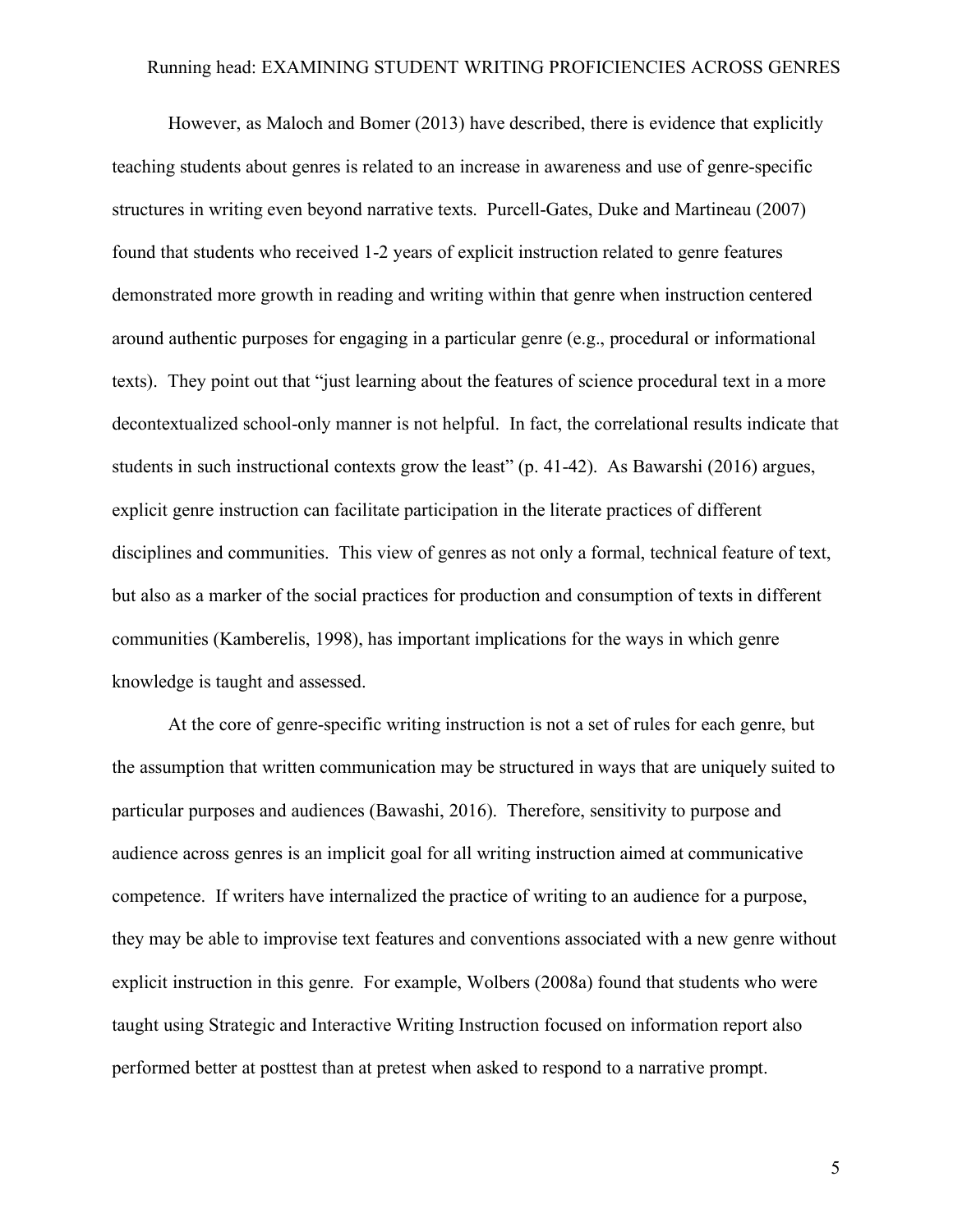A focus on purpose and audience may facilitate transfer to new genres if instruction highlights "the action that a genre carries out and the social situation it is part of, rather than on its formal features" (Gentil, 2011, p. 7). This orientation to genre as a performance (something that you do) rather than a feature (something that you have) aligns with emerging understandings of the layers of learning required for emerging writers, especially biliterate writers who may be working across familiar discourses to construct and understand texts in a second language (Gentil, 2011).

## *Language Competence for Learning*

Theories of bilingual language and literacy acquisition often point to the possibility of transfer between a first and second language (Bialystok, Luk, & Kwan, 2005; Bialystok, McBride-Chang, & Luk, 2005), "yet few have problematized the ways in which both languages and literacies mediate development for one another" (Dworin, 2003, p.174). Research typically examines the influence of first language proficiency on literacy achievement in the second language. However, Dworin (2003) and others suggest that learning in the second language also mediates learning in the first language (Dworin, 1996; Moll & Dworin, 1996; Moll, Sáez, & Dworin, 2001; Reyes & Costanzo, 2002; Valdés, 1992). Thus there is evidence for the possibility of both sequential and simultaneous development of language and literacy in the case of second language acquisition.

There is also some evidence that increased exposure to language is correlated with stronger outcomes in literacy, even if this increased exposure occurs in an L1 that does not have a written form. For example, Delana, Gentry and Andrews (2007) demonstrated a statistically significant correlation between years of ASL usage and reading achievement among students who are d/hh. They explained that "these students may have experienced sufficient exposure to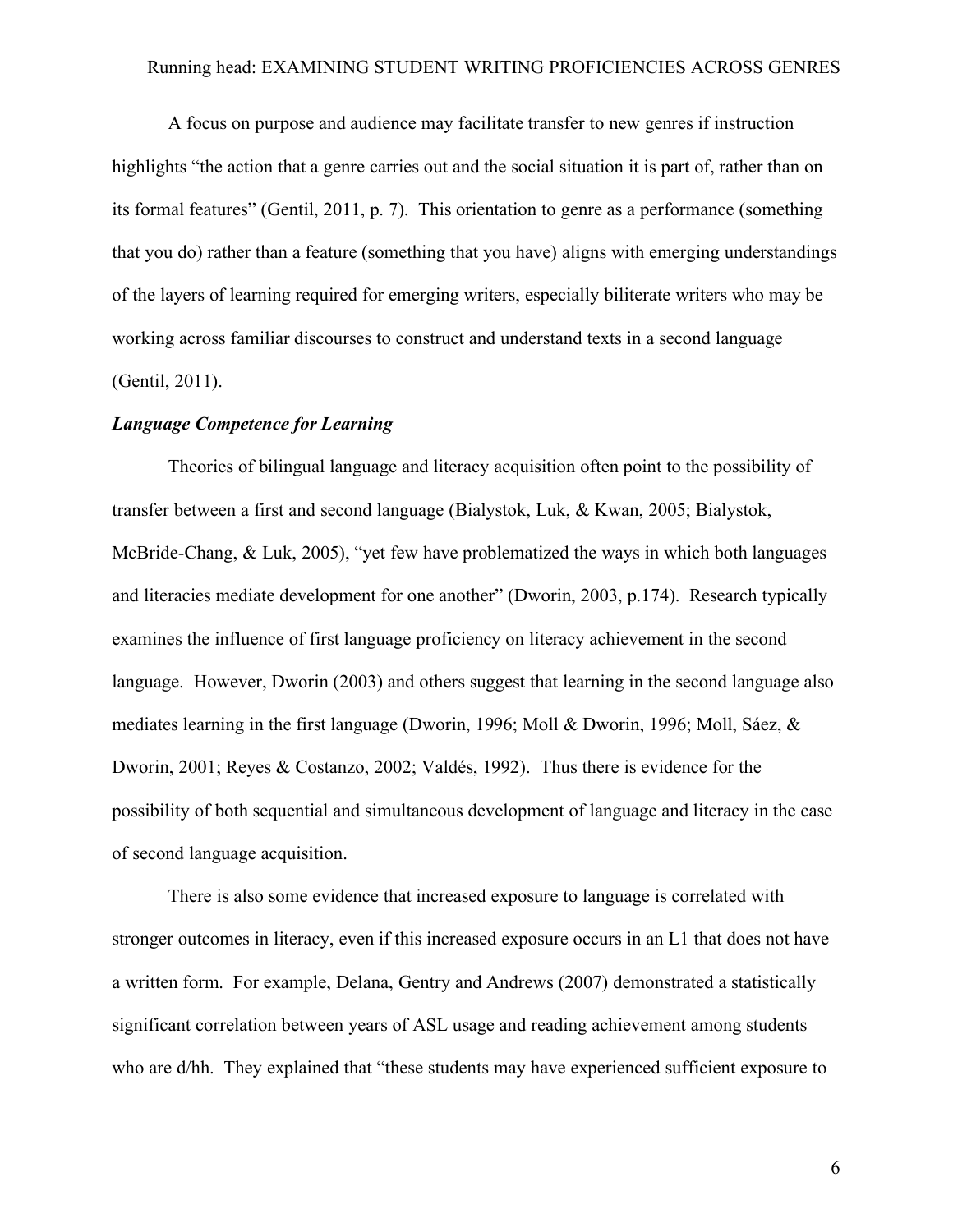acquire cognitive academic language proficiency in ASL, thereby facilitating English-language acquisition" (2007, p. 82). In other words, they suggest that extensive ASL use supported the acquisition of written English, as Cummins would argue based on his theory of language interdependence (Cummins, 1976, 1979, 1981, 2003, 2006). It is also possible that ASL proficiency in general, rather than cognitive academic language proficiency in particular, supported greater reading achievement by increasing students' overall linguistic competence (see Cummins, 2006). Building on Cummins's work, Ausbrooks, Gentry and Martin (2014) provide empirical evidence, which suggests that the interdependence hypothesis is generalizable to ASL and English despite linguistic incongruence.

Other research has examined the possibility that metalinguistic awareness, including explicit knowledge of code-switching and translanguaging practices, supports language and literacy development in both languages (Andrews & Rusher, 2010). This hypothesis is often supported by studies that identify features of the L1 surfacing in the language or literacy practices of the L2 (e.g., Andrews & Rusher, 2010; Bishop & Hicks, 2005; Novers & Andrews, 1999; Wolbers, Bowers, Dostal & Graham, 2014; Wolbers, Graham, Dostal, & Bowers, 2014; Woodall, 2002). For example, the use of rhetorical questions in ASL is a way of conjoining clauses or adding adverbial/adjectival phrases to a construction (e.g., I bought shoes why old shoes don't fit anymore; when I have flu? last Thursday; Wolbers, Graham, Dostal, & Bowers, 2014). Consistent patterns of linguistic knowledge from the L1 surfacing in L2 written expressions suggest that students draw upon linguistic knowledge from both languages when composing written texts. Thus it is possible that a fully developed L1 is not just helpful for facilitating communication for learning in school settings, but also students draw upon L1 until proficient at expressing in L2.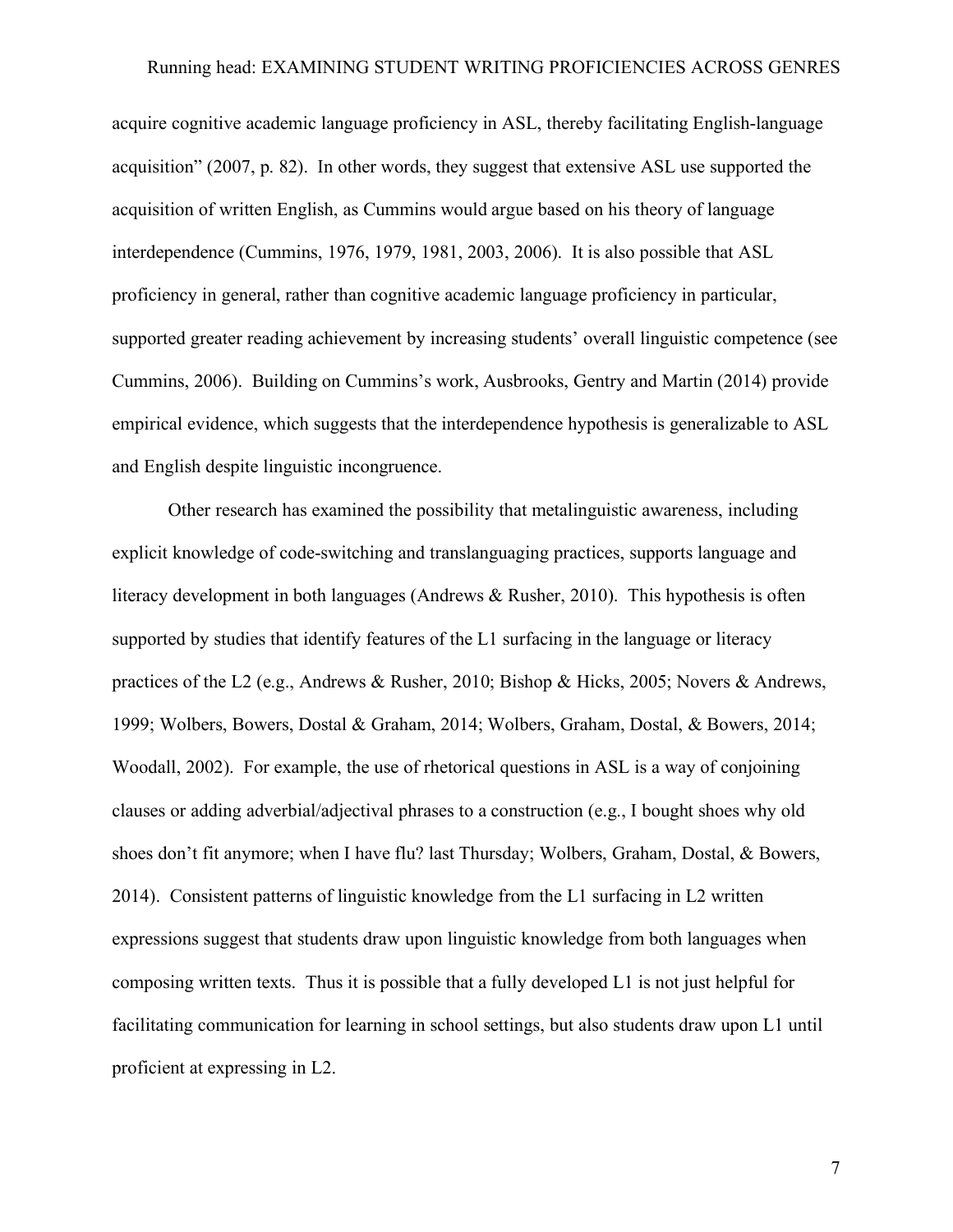In addition, some researchers have suggested that ASL proficiency is supportive of literacy learning for logistical rather than linguistic reasons. Describing instruction at a school for the deaf in Minnesota, Bailes argued that ASL allowed for access to comprehensible and efficient communication between teacher and students and among students (Bailes, 2001). In this case, Bailes asserted that the use of ASL supported literacy learning simply by making instruction and communication more accessible.

## *Strategic and Interactive Writing Instruction (SIWI)*

Defined by a set of driving principles, SIWI offers teachers of the deaf a flexible way of approaching writing instruction with their students. As a set of guiding principles rather than a step-by-step curriculum, SIWI can be feasibly implemented across grade and skill levels, and for the purpose of teaching various writing and language objectives. SIWI that draws upon evidencebased practice with hearing students, including strategic and interactive methods of writing instruction (see meta-analyses of related research in Graham & Perin, 2011 and Graham, McKeown, Kiuhara, & Harris, 2012), as well as elements that lead to greater linguistic competence and metalinguistic awareness of English and ASL among d/hh students (Wolbers, 2010). A detailed description of SIWI's driving principles can be found in Wolbers, Dostal and Bowers (2011), with updates in Wolbers, et al., (2015).

Within SIWI, teachers and students work collaboratively to plan, write, and publish pieces of writing for specified purposes and audiences. Group conversation may center on what ideas to include, how to effectively organize them, or how to clearly express them. It is during this guided and interactive instruction that students are apprenticed into the cognitive tasks of writing by their peers and teachers. Since there is always an authentic audience, the group considers writing purpose as well as the needs of the reader when making decisions. For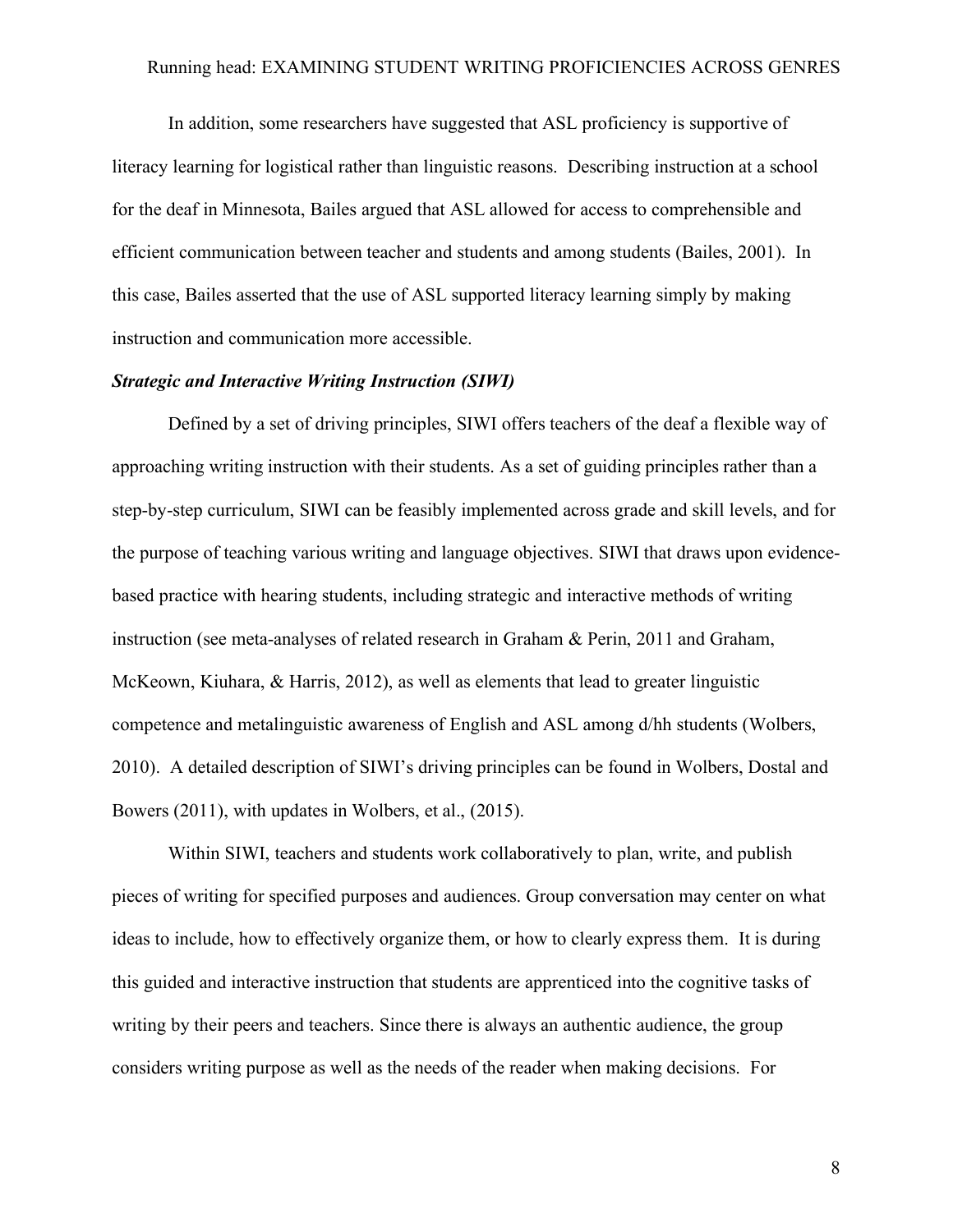example, a middle school class of students writing to their principal in order to request a class set of iPads, would build an argument using reasons they know appeal to their principal, e.g., access to electronic books or mathematics games during independent time reinforces academic skills. In addition to peers and teachers stepping into guiding roles during the writing process, classes use model texts to support their writing. This use of mentor texts may involve studying the techniques of other authors, decomposing the structure of a model text in order to emulate it, and examining language forms and structures associated with the genre they are attempting.

#### **Methods**

In this study, students were explicitly taught how to write in a narrative genre (i.e., recount) using SIWI. Students were not provided any instruction on the nature or conventions of informational writing; however, writing data were collected using prompts for both recount and informational writing. The prompts identified a purpose and audience for the writing that would be associated with either recount or informational genres. The design involved a ten-week repeated measures study whereby SIWI was provided as a writing intervention in five classrooms (one fourth, two fifth, and two sixth grade) for five weeks at 3.5 hours per week. This intervention came after students had received 5 weeks of regular writing instruction for comparable amounts of time. A commercially available English/Language Arts curriculum that involved a focus on grammar practice and writing responses to program prompts guided regular writing instruction.

The following research questions shaped the design of the study: (1) Do d/hh students receiving SIWI demonstrate significant gains in writing across recount and information report genres? (2) Do students with higher and lower language proficiencies make significantly different growth in writing across genres? In order to address research questions 1 and 2, we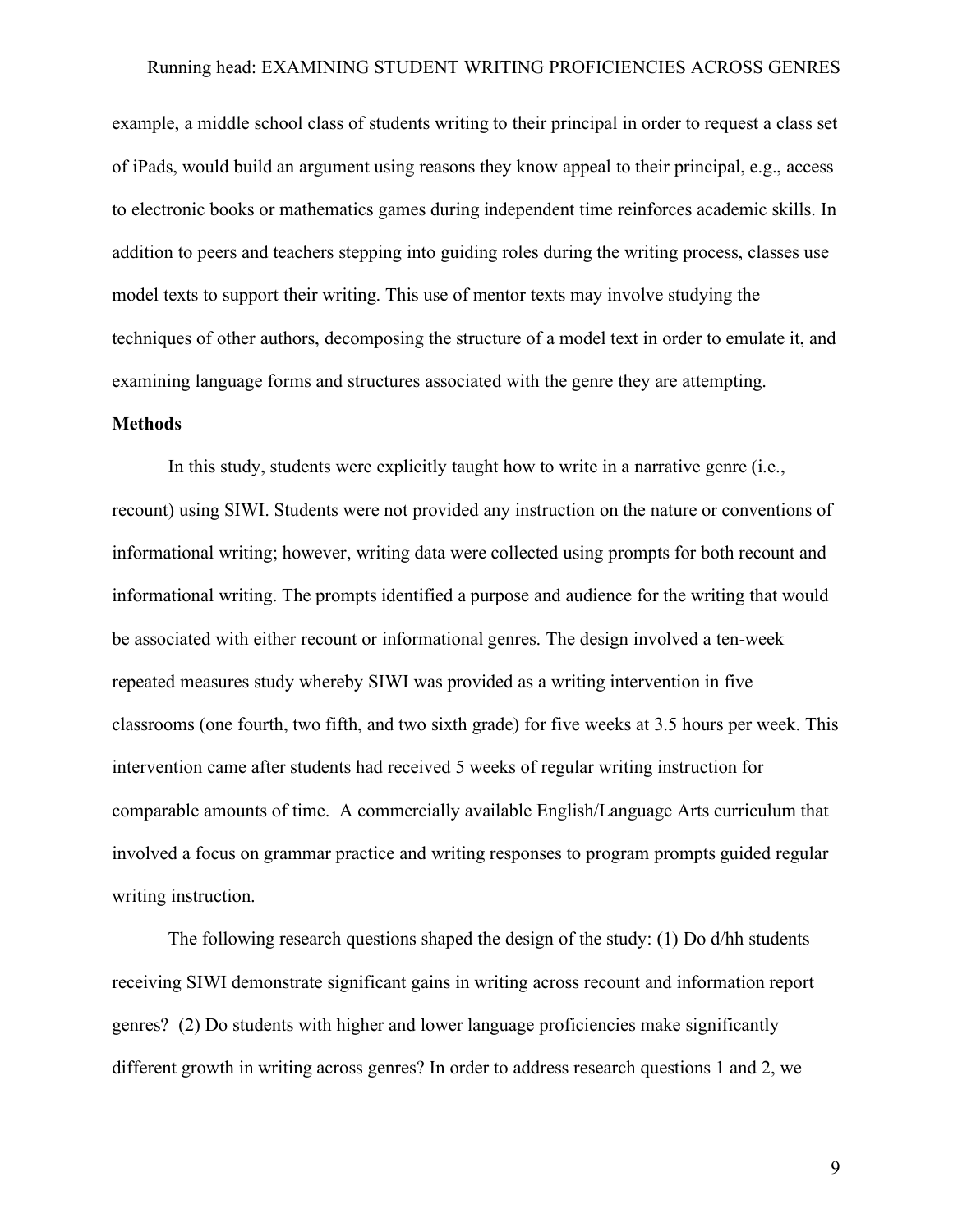looked within and across students' writing samples in order to identify changes in the use of genre features using a modified National Assessment of Educational Progress (NAEP) rubric.

## *Setting and Participants*

The research was conducted at a residential state school for the deaf in one fourth grade classroom, two fifth grade classrooms, and two sixth grade classrooms. The school's published communication policy is enacted by using Simultaneous Communication (Sim-Com), in which teachers are encouraged to sign and talk simultaneously. The teacher in this study would suspend Sim-Com at times in order to clarify or extend an idea either in ASL or spoken English.

There were a total of 23 student participants—seven students in grade four, eight in grade five, and eight in grade six. The following demographics were obtained from all student participants: age, gender, race, hearing loss (dB), type of amplification, parental hearing status, reading level based on results from the Stanford Achievement Test for the hearing impaired (SAT-HI), and primary communication method. Table 1 displays demographics of student participants. Table 2 provides descriptive statistics of student participants by grade level for all numerical data including age, hearing loss and reading level.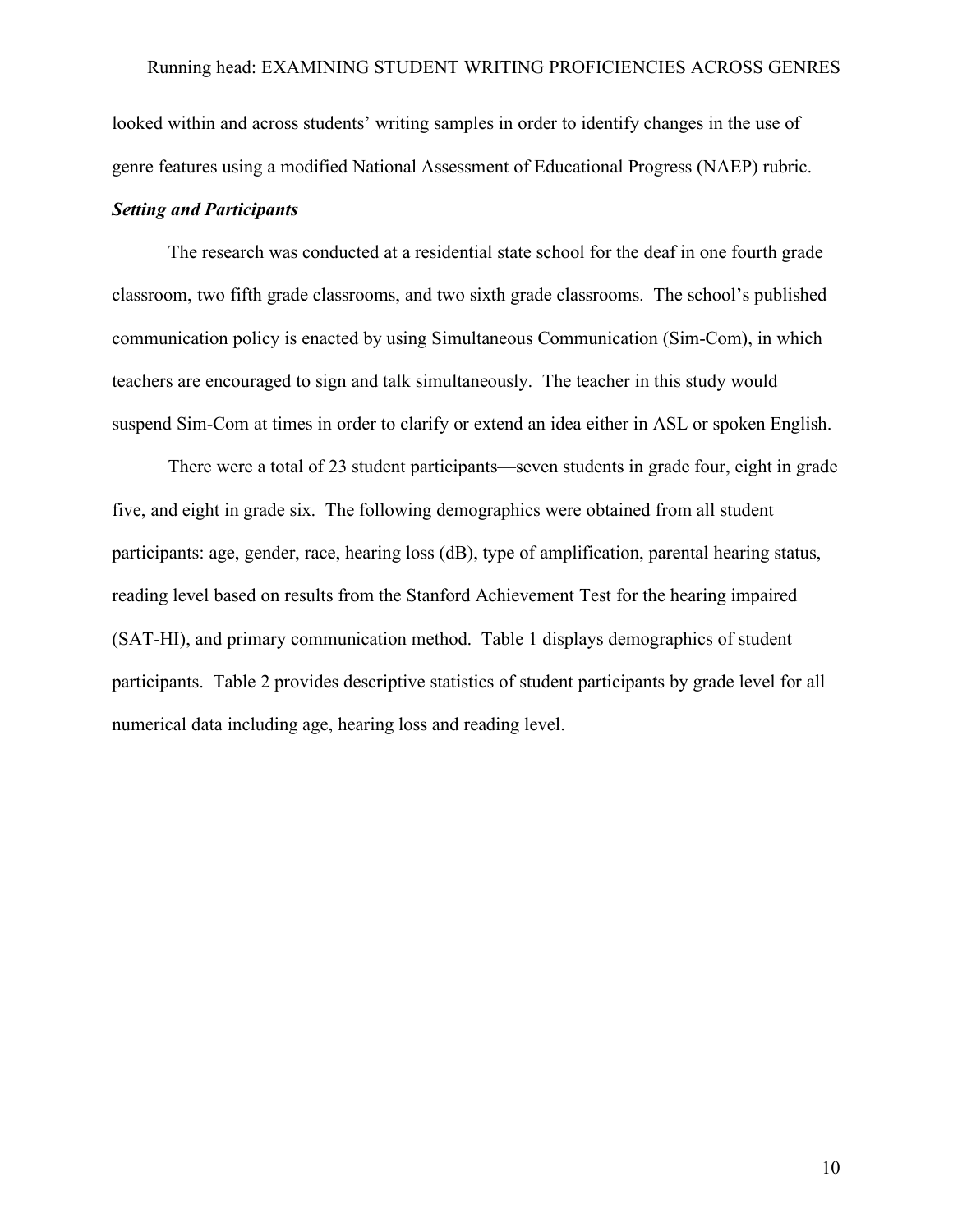| Student | Grade          | Gender       | Ethnicity<br>Race       | Hearing<br>Loss (dB) | Cochlear<br>Implant | Parental<br>Hearing<br><b>Status</b> | Reading<br>Level | Language<br>Proficiency | Comm.<br>Method                                            |
|---------|----------------|--------------|-------------------------|----------------------|---------------------|--------------------------------------|------------------|-------------------------|------------------------------------------------------------|
| 4.1     | $\overline{4}$ | M            | C/W                     | $72\,$               | $\rm No$            | ${\bf D}$                            | $\overline{c}$   | Higher                  | MCE/SE                                                     |
| 4.2     | $\overline{4}$ | $\mathbf{M}$ | C/W                     | 87                   | $\rm No$            | $\boldsymbol{\mathrm{H}}$            | 1.3              | Lower                   | $_{\mathrm{MCE}}$                                          |
| 4.3     | $\overline{4}$ | $\mathbf M$  | C/W                     | 113                  | Yes                 | $\boldsymbol{\mathrm{H}}$            | 2.1              | Higher                  | $\rm SE$                                                   |
| 4.4     | $\overline{4}$ | $\mathbf M$  | $\mathrm{C}/\mathrm{W}$ | 65                   | Yes                 | $\mathbf H$                          | 1.3              | Lower                   | $\rm{MLS} /$                                               |
|         |                |              |                         |                      |                     |                                      |                  |                         | $_{\mathrm{MCE}}$                                          |
| 4.5     | $\overline{4}$ | $\mathbf F$  | C/W                     | 90                   | $\rm No$            | $\rm H$                              | 1.3              | Lower                   | $\ensuremath{\text{MLS}}\xspace /$<br>$\operatorname{ASL}$ |
| 4.6     | $\overline{4}$ | $\mathbf M$  | C/W                     | 115                  | $\rm No$            | $\boldsymbol{\mathrm{H}}$            | 1.2              | Lower                   | $\ensuremath{\text{MLS}}\xspace /$                         |
| 4.7     | $\overline{4}$ | $\mathbf F$  | AA                      | 62                   | $\rm No$            | ${\rm D}$                            | 2.2              | Higher                  | $_{\mathrm{MCE}}$<br>ASL/SE                                |
| 5.1     | 5              | $\mathbf F$  | $\rm LA$                | 47                   | Yes                 | $\rm H$                              | 1.5              | Lower                   | MCE/SE/                                                    |
|         |                |              |                         |                      |                     |                                      |                  |                         | <b>MLS</b>                                                 |
| 5.2     | 5              | $\mathbf F$  | AA                      | 110                  | $\rm No$            | $\boldsymbol{\mathrm{H}}$            | 1.4              | Lower                   | MCE/                                                       |
| 5.3     | 5              | $\mathbf F$  | C/W                     | 93                   | $\rm No$            | $\boldsymbol{\mathrm{H}}$            | 3.1              | Higher                  | <b>MLS</b><br>MCE/SE                                       |
| 5.4     | 5              | $\mathbf M$  | AA                      | 112                  | $\rm No$            | $\boldsymbol{\mathrm{H}}$            | 1.6              | Lower                   | $\text{MLS}/$                                              |
| 5.5     | 5              | $\mathbf M$  | ${\bf AA}$              | 63                   | $\rm No$            | $\boldsymbol{\mathrm{H}}$            | 1.3              | Lower                   | MCE<br>$\text{MLS}/$                                       |
|         |                |              |                         |                      |                     |                                      |                  |                         | $_{\mathrm{MCE}}$                                          |
| 5.6     | 5              | $\mathbf M$  | C/W                     | 100                  | $\rm No$            | $\boldsymbol{\mathrm{H}}$            | 1.6              | Lower                   | $\rm{MLS} /$<br>$\operatorname{ASL}$                       |
| 5.7     | 5              | $\mathbf M$  | C/W                     | 45                   | $\rm No$            | $\rm H$                              | 1.7              | Higher                  | $_{\mathrm{MCE}}$                                          |
| 5.8     | 5              | $\mathbf M$  | $\mathrm{C}/\mathrm{W}$ | 72                   | $\rm No$            | $\, {\rm H}$                         | 2.2              | Higher                  | MCE/SE                                                     |
| 6.1     | 6              | $\mathbf F$  | C/W                     | 110                  | $\rm No$            | $\mathbf H$                          | 2.6              | Higher                  | $\operatorname{MCE}/$                                      |
| 6.2     | 6              | M            | $\mathrm{C}/\mathrm{W}$ | 100                  | No                  | $\rm H$                              | 1.4              | Lower                   | <b>ASL</b><br>$\operatorname{ASL}$                         |
| 6.3     | 6              | $\mathbf M$  | $\mathrm{C}/\mathrm{W}$ | 108                  | Yes                 | $\, {\rm H}$                         | 1.4              | Lower                   | $\sf MCE/SE$                                               |
| 6.4     | 6              | $\mathbf M$  | $\mathrm{C}/\mathrm{W}$ | 97                   | $\rm No$            | $\rm H$                              | 1.4              | Lower                   | $\text{MLS}/$                                              |
|         |                |              |                         |                      |                     |                                      |                  |                         | SE/MCE                                                     |
| 6.5     | 6              | $\mathbf M$  | $\rm LA$                | 98                   | $\rm No$            | $\rm H$                              | 1.7              | Higher                  | MCE/<br>$\operatorname{ASL}$                               |
| 6.6     | 6              | $\mathbf M$  | $\mathrm{C}/\mathrm{W}$ | 98                   | $\rm No$            | $\rm H$                              | 2.1              | Higher                  | $\operatorname{ASL}$                                       |
| 6.7     | 6              | $\mathbf M$  | AA                      | 87                   | $\rm No$            | ${\bf D}$                            | 1.9              | Higher                  | $\operatorname{ASL}$                                       |
| 6.8     | $\epsilon$     | $\mathbf F$  | $\mathrm{C}/\mathrm{W}$ | 113                  | $\rm No$            | ${\bf D}$                            | 2.1              | Higher                  | $\operatorname{ASL}$                                       |

|  | Table 1. Demographics of student participants. |  |  |  |
|--|------------------------------------------------|--|--|--|
|  |                                                |  |  |  |

AA=African American; C/W=Caucasian/White; LA=Latino; D=Deaf; H=Hearing;

ASL=American Sign Language; MCE=Manually Coded English; SE=Spoken English; MLS=Minimal Language Skills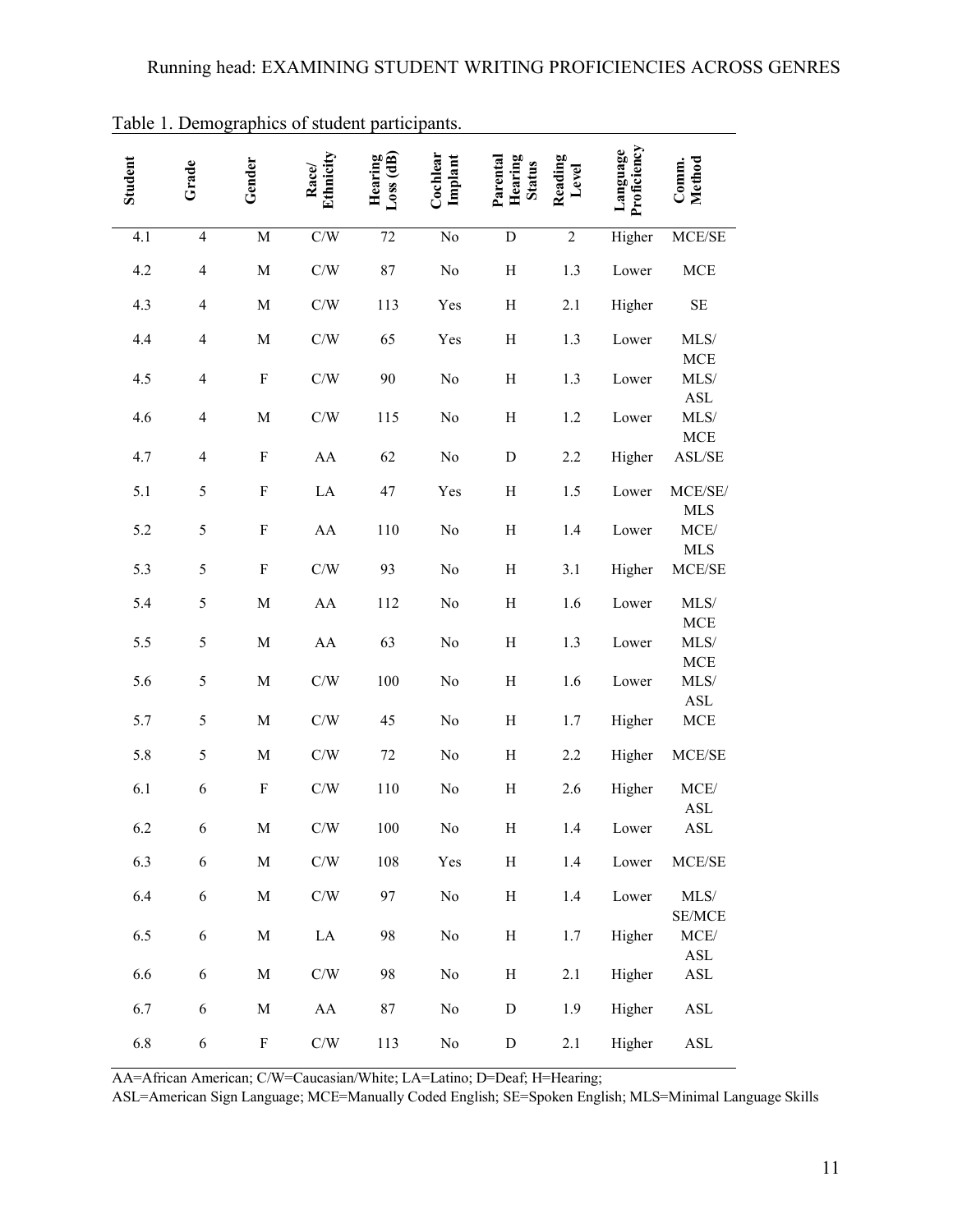|                                         | Grade 4 |      | Grade 5     |      | Grade 6 |      |
|-----------------------------------------|---------|------|-------------|------|---------|------|
|                                         | M       | SD.  | M           | SD.  | M       | SD   |
| Age                                     | 10 14   | 0.38 | 10.88       | 0.83 | 12.00   | 0.53 |
| Unaided Hearing Loss (dB) $86.29$ 21.60 |         |      | 80.25 27.15 |      | 101.38  | 848  |
| Reading Level                           | 1.63    | 0.45 | 1.81        | 0.59 | 183     | 0.43 |

Table 2. Descriptive statistics of students' age, hearing loss, and reading level by grade level.

## *Language Proficiency Groups*

There was great variability in students' proficiency in and exposure to ASL. According to their regular classroom teacher's ratings, the student participants ranged from having extremely impoverished language proficiency to near age-appropriate language proficiency. This study explored whether writing growth happens consistently across levels of language proficiency. For one portion of the analysis, students were divided into language groups (lower and higher) based on initial language proficiency to determine whether both language proficiency groups exhibited statistically significant writing growth. Students' SAT-HI reading comprehension scores and teacher language proficiency rating forms were considered when grouping students. The teacher rating form asked the classroom teacher to score each student's ability to express their thoughts and feelings based on a scale of 1 (weak/rarely ever) to 5 (strong/almost always). Students who scored a 1 or 2 on the teacher rating form and scored a 1.6 or lower on the reading comprehension section of the SAT-HI were placed in the lower language proficiency group for the purpose of this analysis. Students who scored a 4 or 5 on the teacher rating form and scored a 1.7 or higher on the reading comprehension section of the SAT-HI were placed in the higher language proficiency group. No students scored a 3 on the teacher rating form.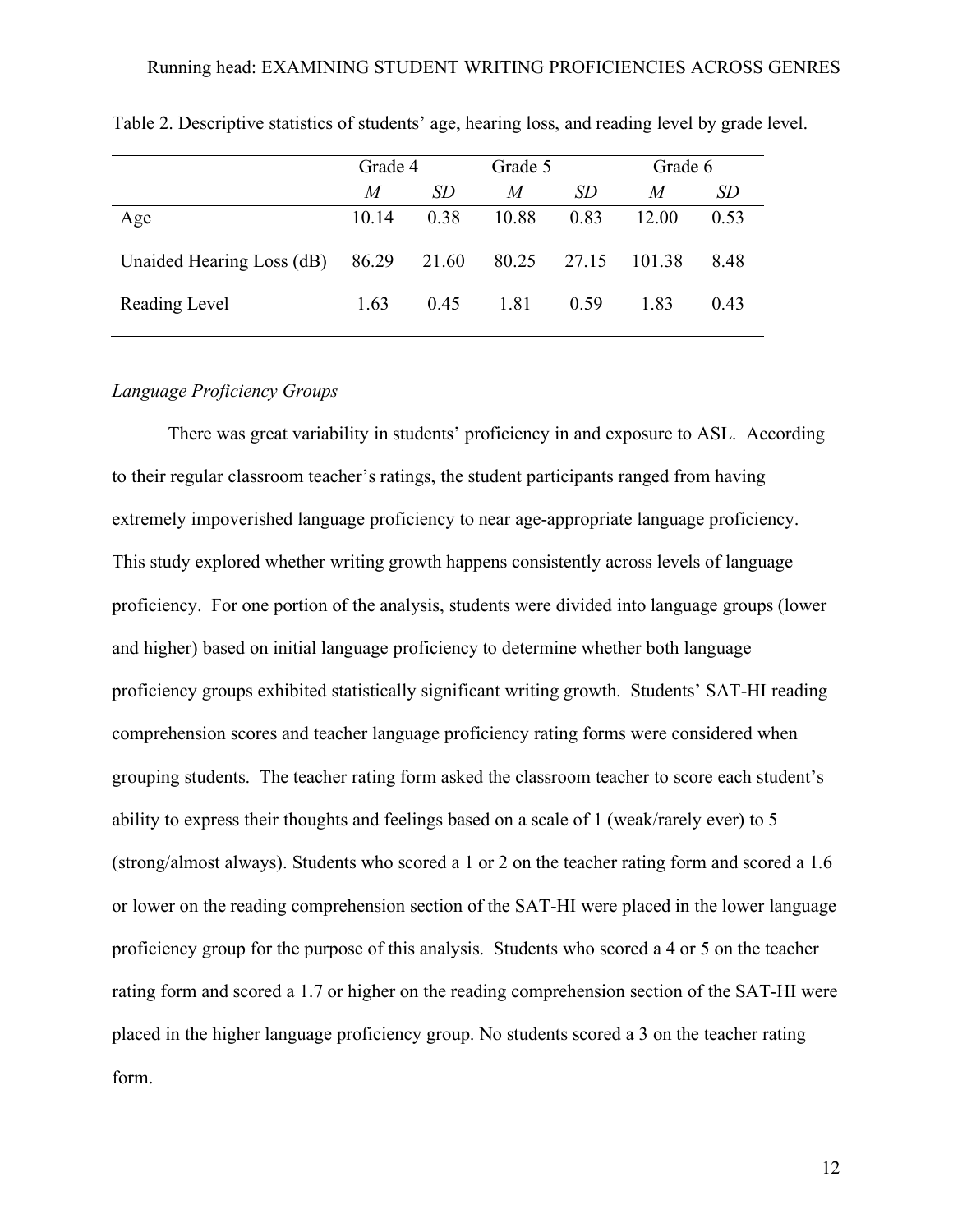## *Data Collection*

Writing samples representing both recount and information report genres of writing were collected from each student at the beginning, middle, and end of the ten-week study, for a total of six samples per student  $(n=132)$ . For the recount sample collection, students were provided with an open-ended writing prompt that asked them to share a personal experience. For information report sample collection, the students were presented with 12 one-minute video clips of animals and asked to select three to view. All of the videos were silent and wordless, and therefore did not limit students' writing to a predetermined set of vocabulary. To eliminate the possibility of a decrease in motivation by removing video selections, all choices remained and the students were allowed to self-select any video from each genre at pre-, mid-, and post-assessment. After viewing three videos, the students were asked to report information about the animals. These prompts were administered in class and no time limit was set for completion.

## *Scoring Procedures*

Students' recount writing samples pre-, mid-, and post-study were analyzed for genrerelated features using a modified NAEP rubric. The modifications primarily focused on the format of NAEP criteria, which are published as bulleted narrative descriptions of each level of a six-point scale (i.e., 1=little to no skill, 6=effective skill). We modified the formatting to display the bulleted descriptions by level in a rubric format to show the progression of each trait from the highest to lowest rating. Measures were designed to evaluate three broad domains of writing: development of ideas, organization of ideas, and content. Features associated with recount writing included orientation, events and organization, while those associated with information report writing were topic, details, and organization. Twenty percent of the writing samples were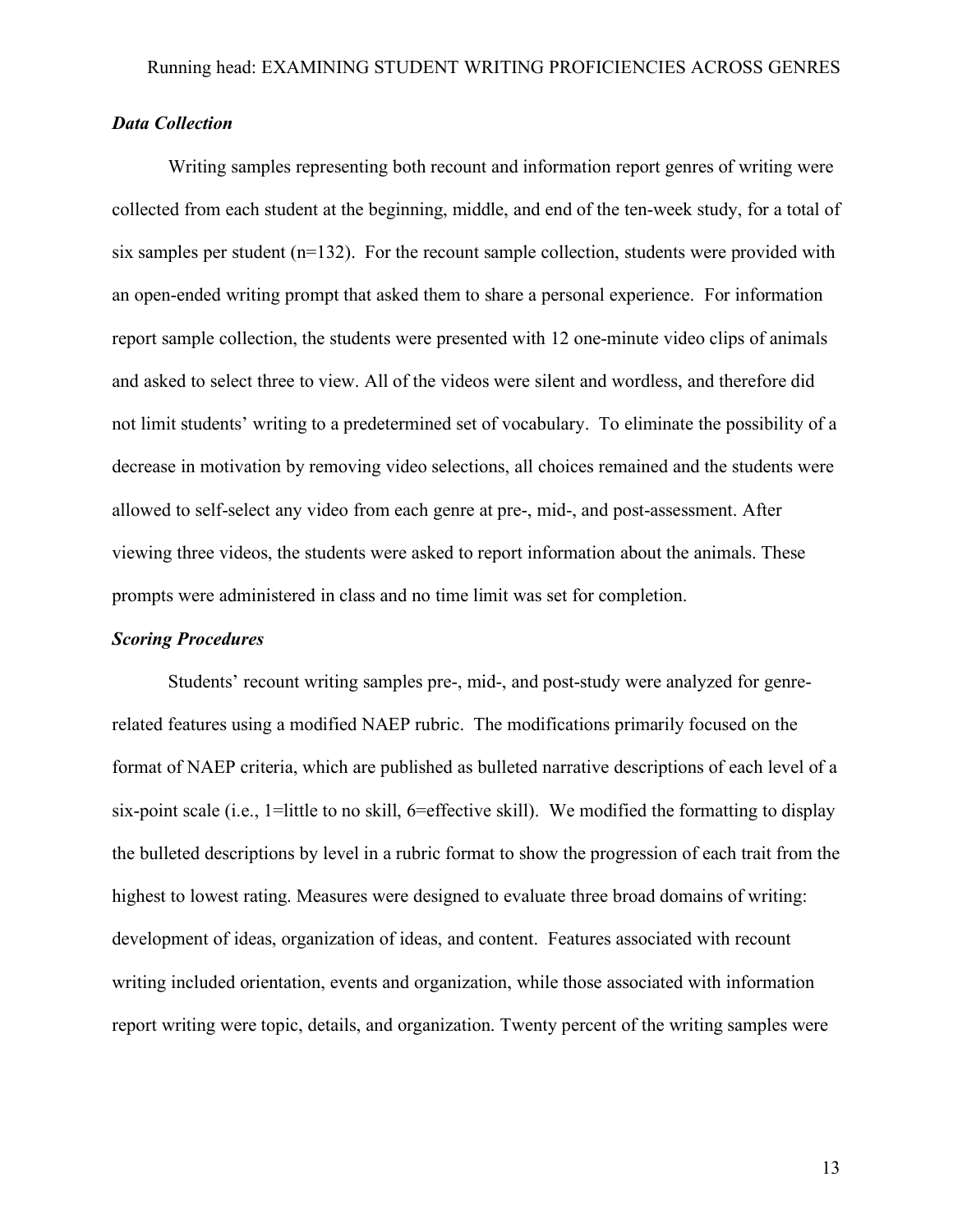double-coded. An ICC of .949 was determined for recount samples and .989 for information report samples.

## **Results**

## *Analysis*

A Repeated Measures Analysis of Variance (ANOVA) was completed to test the equality of means within student performance with and without SIWI intervention to determine if there was a significant difference between T1 and T2 (pretest to midtest) and between T2 and T3 (midtest to posttest). The dependent variables for the recount writing samples included orientation, events, and organization, and topic, facts, and organization for the information report samples. The between subjects variable included the language proficiency groups (lower and higher). A post hoc analysis was done to determine significance between times. The alpha level used for all statistical tests was .05.

*Research Question 1: Do d/hh students receiving SIWI demonstrate significant gains in writing across recount and information report genres?* 

During the five-weeks of SIWI all students made significantly greater gains on features of recount writing and information report writing compared to the five-weeks of regular instruction.

*Recount.* Mauchly's Test of Sphericity indicated that sphericity could be assumed (*p* >.05) for all identified genre-related features for recount writing (orientation, events, organization), and a repeated measures ANOVA determined there was a statistically significant difference between time points for orientation  $(F(2, 42) = 36.15, p = .000, \eta_p^2 = 0.63)$ , events  $(F(2, 42) = 54.83, p = .000, \eta_p^2 = 0.72)$  and organization  $(F(2, 42) = 45.97, p = .000, \eta_p^2 = 0.69)$ . Effect size is provided using the partial eta-squared  $(\eta_p^2)$  which is described as small when less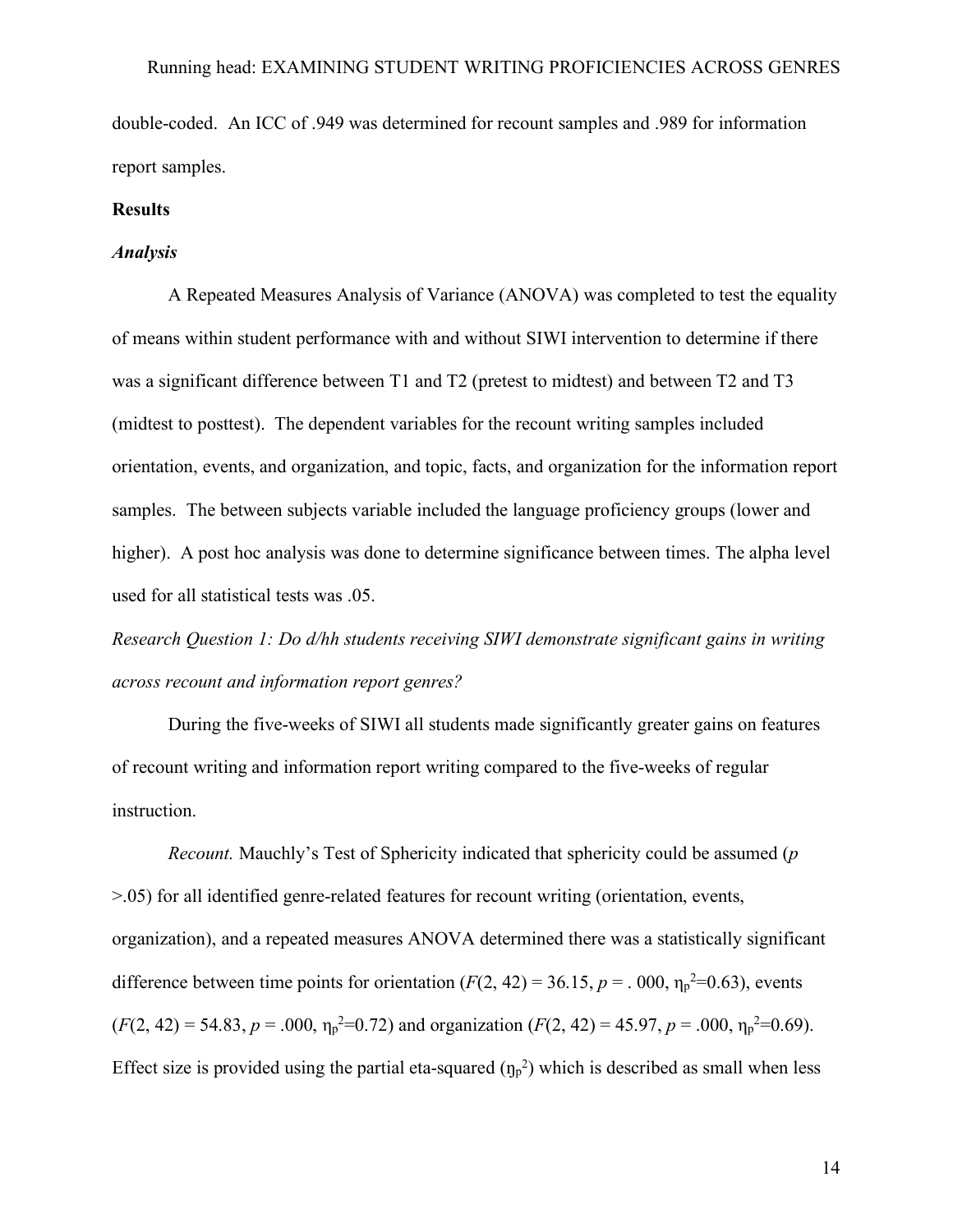than 0.06, medium when greater than or equal to 0.06 and less than 0.14, and large when greater than or equal to  $0.14$  (Kinnear & Gray, 2008).

Post hoc tests using the Bonferroni correction revealed that regular classroom instruction over the five week period from T1 to T2 did not result in statistically significant changes with recount writing regarding orientation  $(M_{T1}=0.41 \pm 0.56 \text{ vs. } M_{T2}=0.70 \pm 0.72, p=.43)$ , events  $(M_{T1}=0.70 \pm 0.62 \text{ vs. } M_{T2}=0.89 \pm 0.72, p=.62)$ , and organization  $(M_{T1}=0.57 \pm 0.53 \text{ vs. } M_{T2}=0.67$  $\pm$  0.73,  $p$ =.36). However, five weeks of SIWI led to statistically significant rises in scores from T2 to T3 for orientation ( $M_{T3}$ =1.74 ± 0.81, *p*=.000), events ( $M_{T3}$ =2.17 ± 0.86, *p*=.000), and organization  $(M_{T3}=1.91 \pm 0.77, p=.000)$ . Therefore, we can conclude that five weeks of SIWI led to statistically significant increases in genre-related features of recount writing that were not present with regular classroom instruction.

*Information report.* Mauchly's Test of Sphericity indicated that sphericity could be assumed (*p* >.05) for all identified genre-related features for information report writing (topic, details, organization), and a repeated measures ANOVA determined there was a statistically significant difference between time points for topic  $(F(2, 40) = 49.07, p = .000, \eta_p^2 = 0.71)$ , details  $(F(2, 40) = 59.44, p = .000, \eta_p^2 = 0.75)$  and organization  $(F(2, 40) = 49.63, p = .000, p = .000)$  $\eta_p^2 = 0.71$ ).

Post hoc tests using the Bonferroni correction revealed that regular classroom instruction over the five week period from T1 to T2 did not result in statistically significant changes with information report writing regarding topic  $(M_{T1}=0.77 \pm 0.75 \text{ vs. } M_{T2}=0.86 \pm 0.74, p=1.00)$ , details ( $M_{T1}$ =0.77  $\pm$  0.75 vs.  $M_{T2}$ =0.93  $\pm$  0.79,  $p$ =.15), and organization ( $M_{T1}$ =0.77  $\pm$  0.75 vs.  $M_{T2}=0.89 \pm 0.79$ ,  $p=.47$ ). However, five weeks of SIWI led to statistically significant rises in scores from T2 to T3 for topic ( $M_{T3}$ =2.16  $\pm$  1.09,  $p$ =.000), details ( $M_{T3}$ =2.23  $\pm$  1.19,  $p$ =.000), and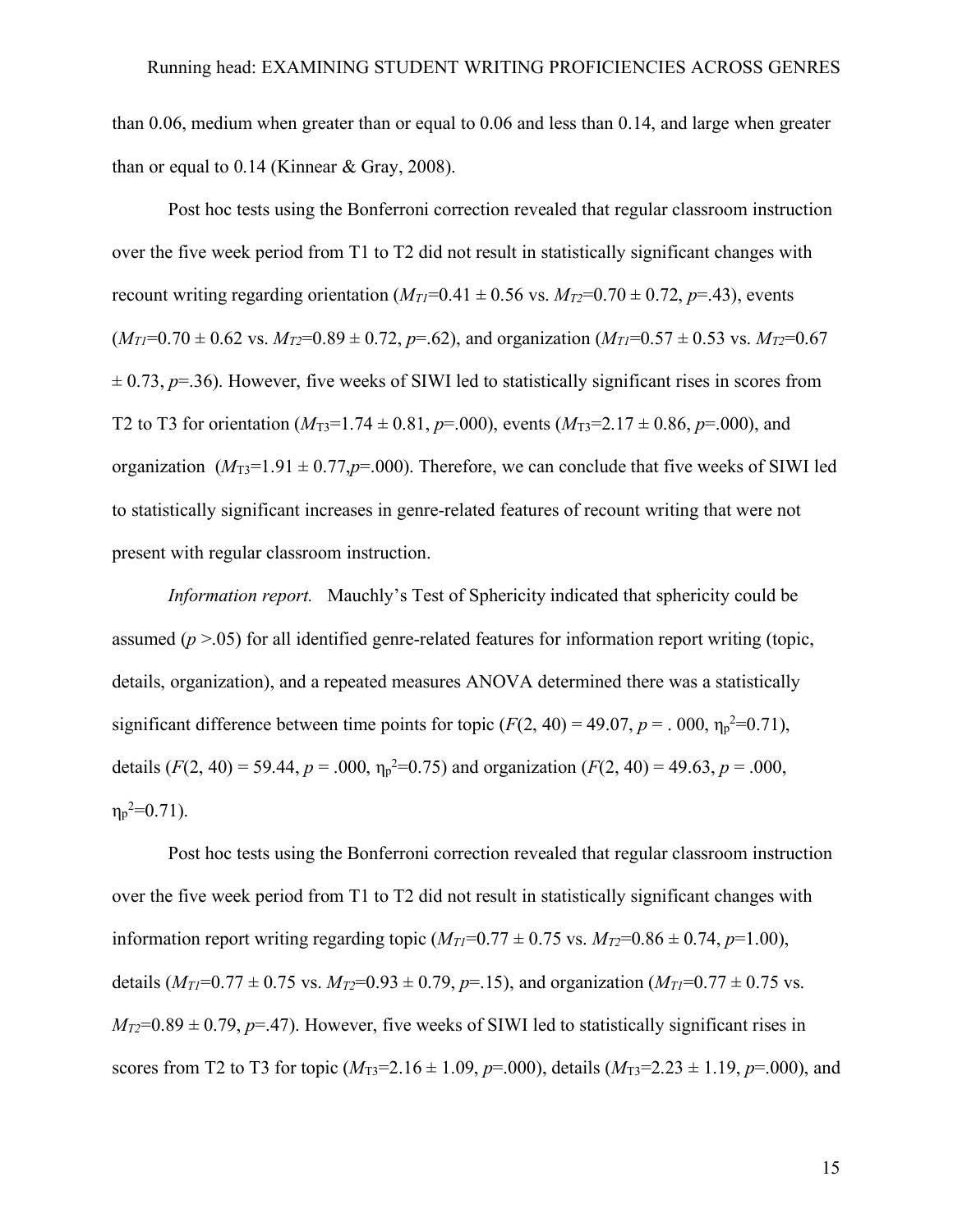organization  $(M_{T3}=2.23 \pm 1.19, p=.000)$ . Therefore, we can conclude that five weeks of SIWI led to statistically significant increases in genre-related features of information report writing that were not present with regular classroom instruction.

*Research question 2: Do students with higher and lower language proficiencies make significantly different growth in writing across genres?* 

Genre-related features specific to recount writing and information report writing were also analyzed for interaction effects between language proficiency grouping and time.

*Recount.* Mauchly's Test of Sphericity indicated that sphericity could be assumed (*p* >.05), and a repeated measures ANOVA determined that there was not a statistically significant difference in orientation  $(F(2, 42)=0.86, p = .429)$ , events  $(F(2, 42)=0.49, p = .617)$ , or organization  $(F(2, 42)=1.06, p=.356)$  by language group over time. Since the gains of students by proficiency groupings were not statistically different, we can conclude that SIWI positively impacted the writing outcomes of students regardless of their starting language proficiencies. Means for these variables across time are displayed in Figures 1, 2, and 3.



Figure 1. Display of estimated marginal means for orientation of recount writing by language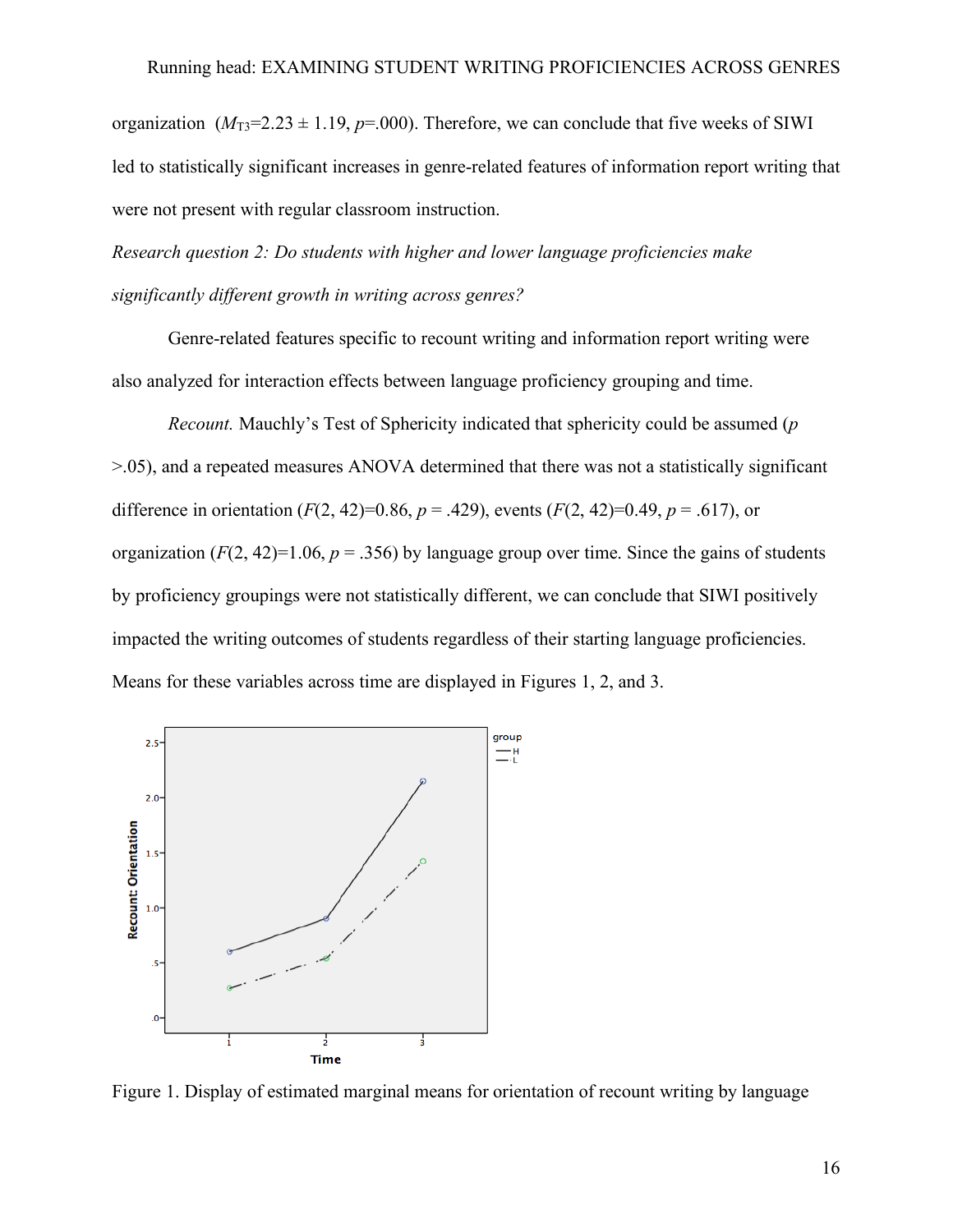proficiency group over time.



Figure 2. Display of estimated marginal means for events of recount writing by language proficiency group over time.



Figure 3. Display of estimated marginal means for organization of recount writing by language proficiency group over time.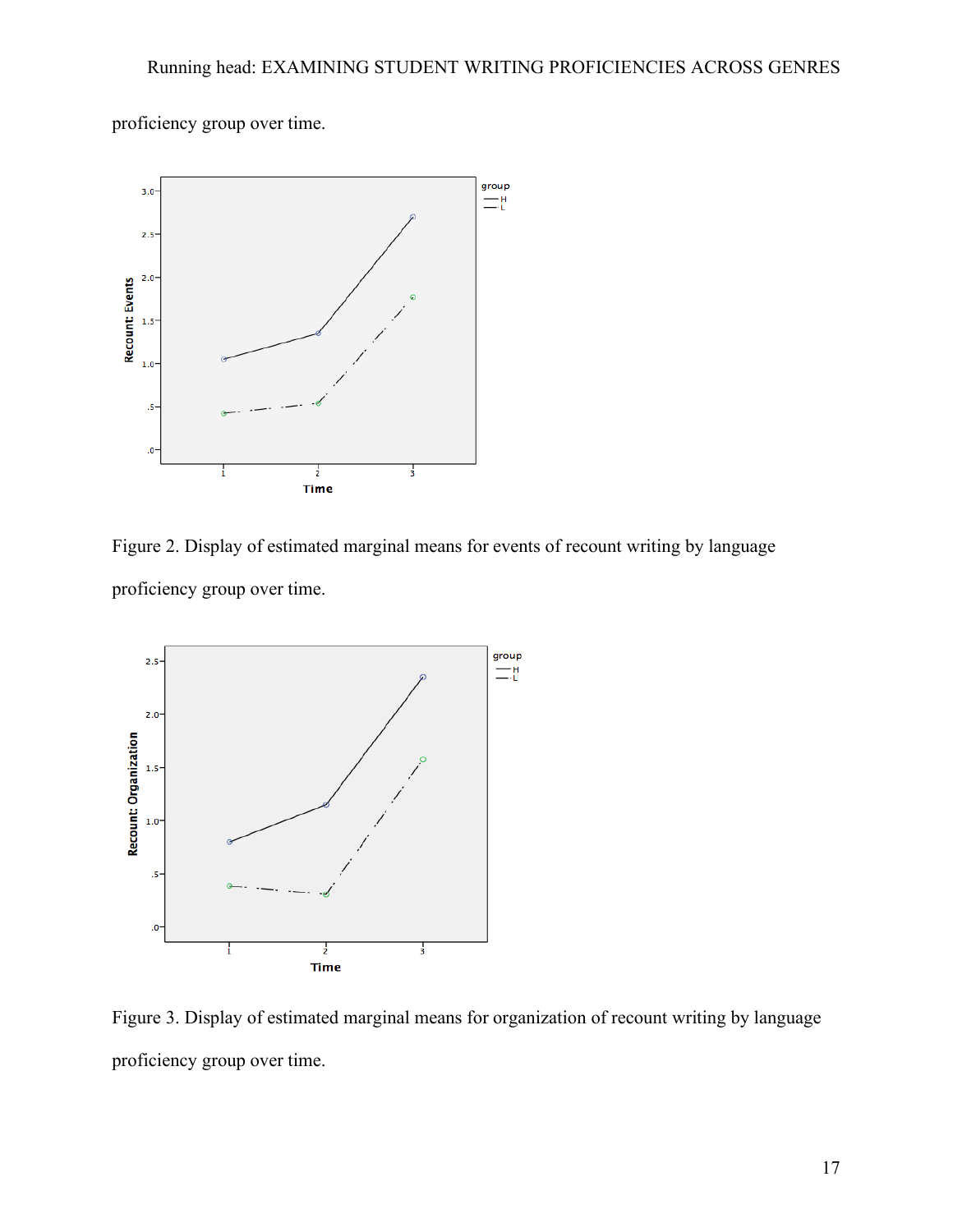*Information report.* Mauchly's Test of Sphericity indicated that sphericity could be assumed  $(p > 0.05)$ , and a repeated measures ANOVA determined that there was a statistically significant difference in topic  $(F(2, 40)=3.01, p=.06)$ , details  $(F(2, 40)=4.46, p=.02)$ , and organization  $(F(2, 40)=4.95, p = .01)$  by language group over time. The means scores for each of the three genre-related features for the low proficiency group were approximately 0.5 at T1 and T2 and 1.5 at T3, while the high proficiency group had approximate means of 1.5 at T1 and T2 which increased to 3.0 at T3. While the approximate means for both proficiency groups at least doubled from T1 and T2 to T3, the amount of gain is greater for the high proficiency group (See Figures 4, 5 and 6). Students in the lower language proficiency group achieved a similar level of proficiency to the higher language proficiency group's initial level by the end of the 5 weeks.



Figure 4. Display of estimated marginal means for topic of information report writing by language proficiency group over time.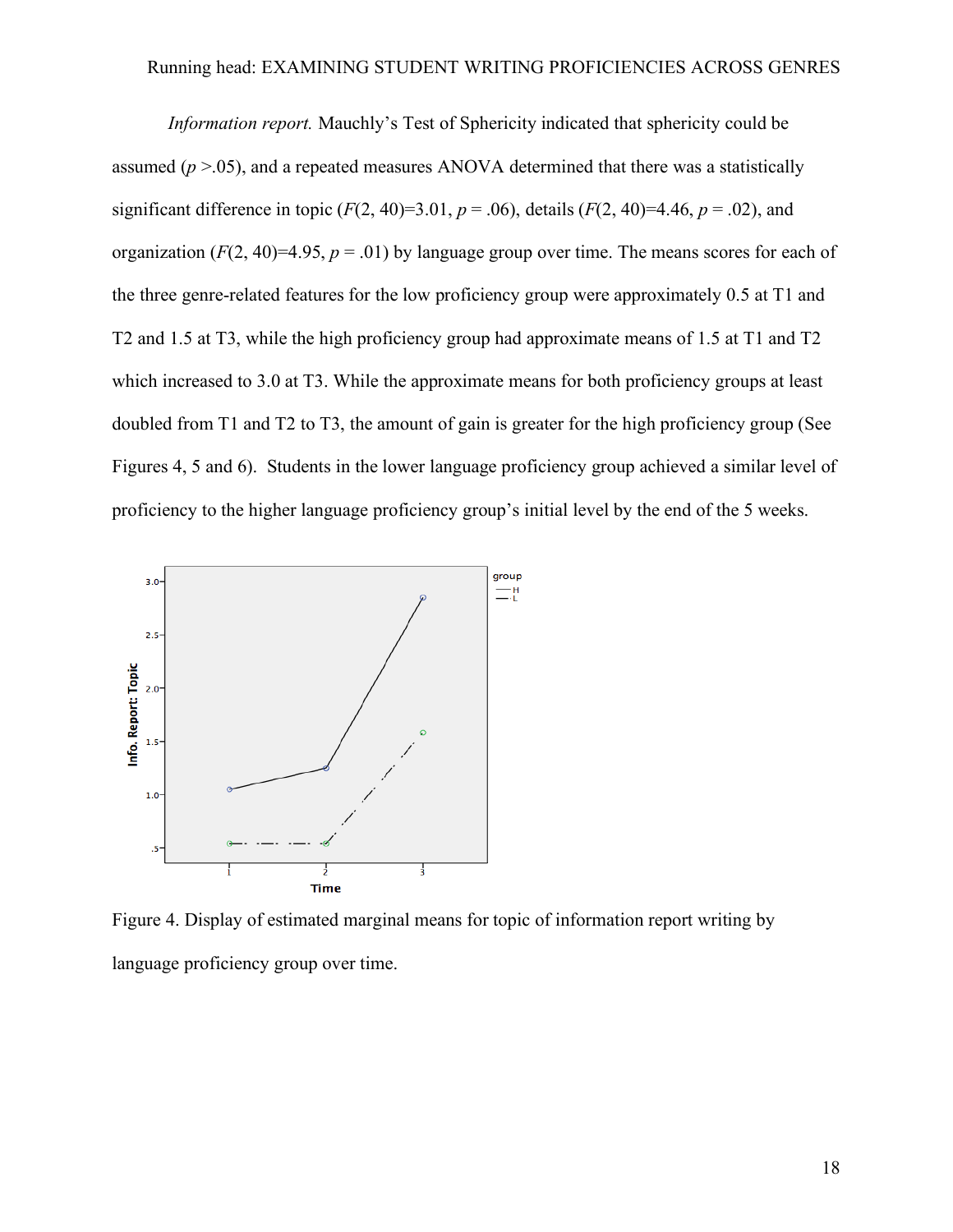

Figure 5*.* Display of estimated marginal means for details of information report writing by language proficiency group over time.



Figure 6. Display of estimated marginal means for organization of information report writing by language proficiency group over time.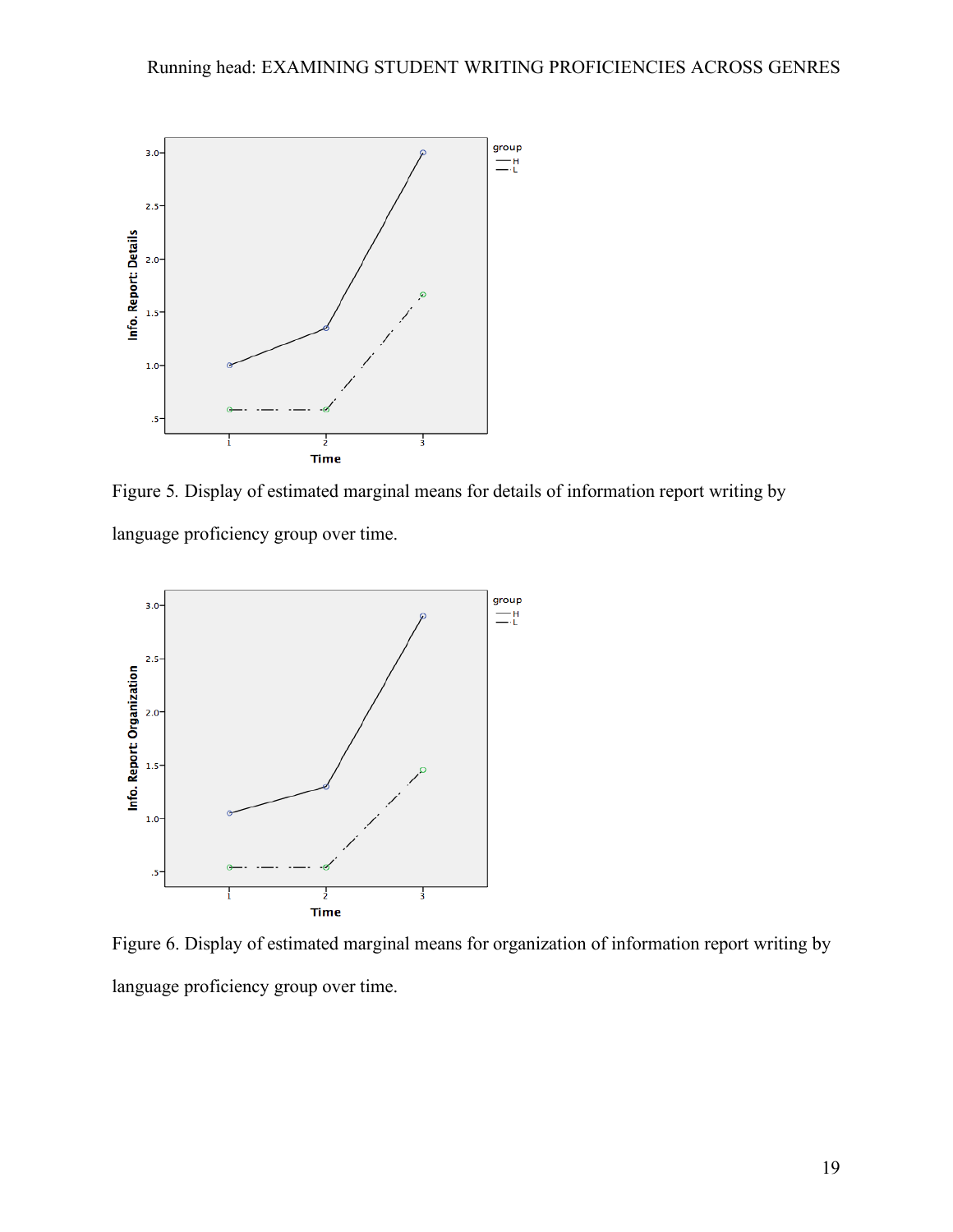## **Discussion**

Previous research has demonstrated that d/hh students are capable of developing both language and literacy skills when engaged in SIWI (Dostal & Wolbers, 2014), and that gains made during SIWI instruction are maintained (Wolbers et al., 2015; Wolbers, Dostal, & Graham, 2014). This study provides evidence that  $4-6<sup>th</sup>$  grade d/hh students generalize writing skills to untaught genres. Additionally, there is now initial data to suggest that language proficiency supports students in generalizing and applying knowledge about writing to new genres.

After five weeks of SIWI focused on the recount genre, our analysis of student writing samples identified significant gains in both recount and informational genres as measured by the use of genre-specific features. This suggests that students not only applied genre-specific knowledge when writing in the taught genre of recount, they also applied knowledge of how writers address particular purposes and audiences in the untaught genre of informational text. In other words, they demonstrated knowledge of the communicative functions of writing across genres, even in the absence of explicit genre instruction.

Purcell-Gates, Duke and Martineau (2007) explain that explicit genre instruction is not sufficient to impact student reading or writing outcomes. Rather, they note that "oral and written genres require pragmatic knowledge that is socially and culturally specific and determined" (p. 41) in addition to knowledge about the conventions and patterns of each genre. Students' growth on both taught and untaught genres supports the assertion that attention to the pragmatic functions of written language are necessary for literate practices in all genres.

Students with higher language proficiencies were able to extend and generalize knowledge about genre-related features to new genres and make connections between conventions across genres. While students with lower language proficiencies demonstrated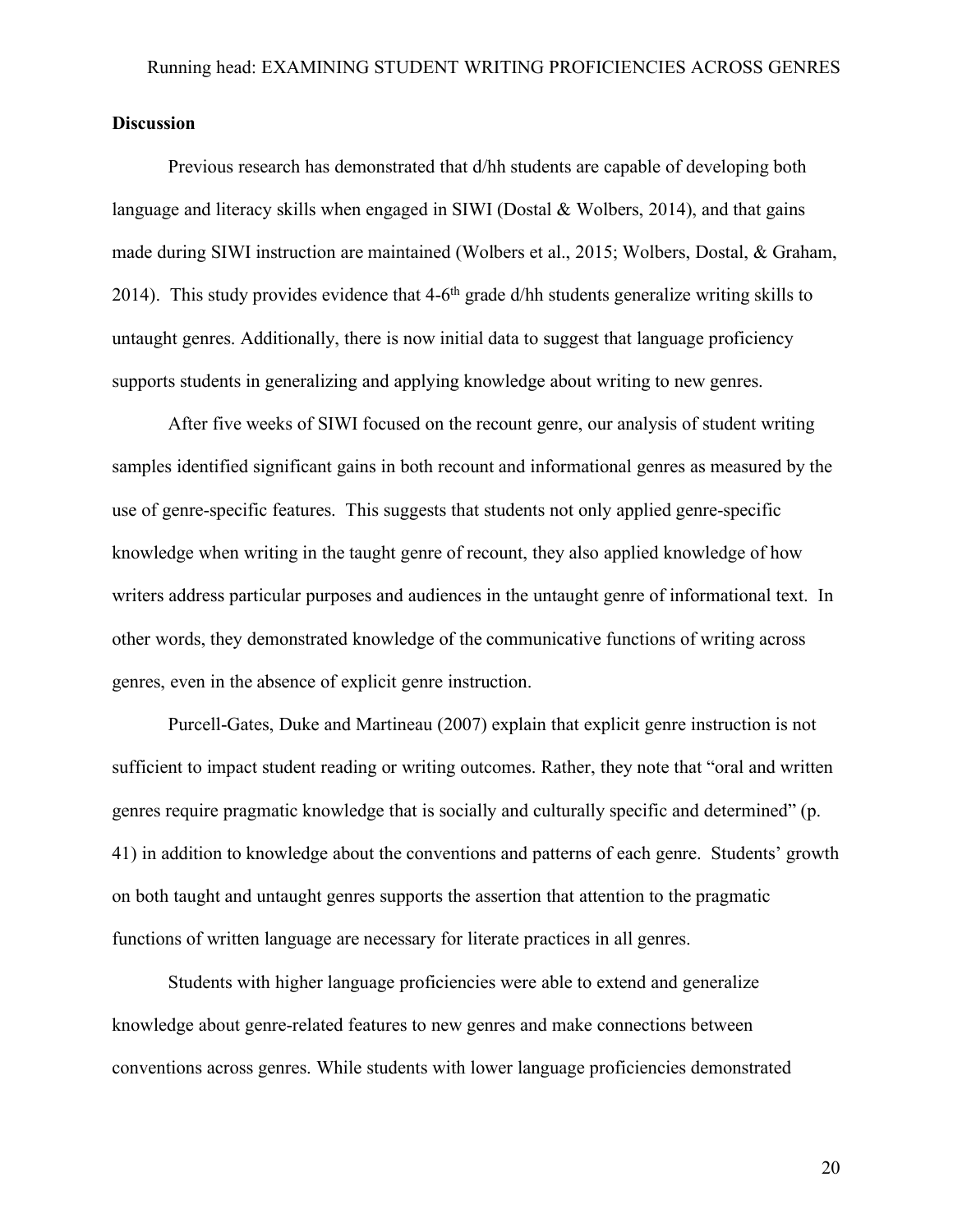improvement in an untaught genre (information report) their improvements were not as dramatic as those of the higher-language proficiency group. This suggests that underlying language competence supports literacy development (Bialystok, Luk, & Kwan, 2005; Bialystok, McBride-Chang, & Luk, 2005) and may be related to students' ability to learn or apply pragmatic knowledge that supports the inclusion of genre-appropriate features within untaught genres.

#### **Limitations and Future Directions**

This study was limited by its application in a single school setting, which included one of many possible approaches to communication for instruction and one of many approaches to regular language arts/literacy instruction. The sample was further limited to a small number of d/hh students in grades 4, 5, and 6.

The success of a short SIWI intervention when compared to no measurable growth during regular instruction raises significant questions for further research. First, it is important to further investigate the mechanisms by which SIWI supports significant gains in writing proficiency given that regular instruction does not lead to similar gains. Studies that compare SIWI to other approaches to writing instruction, or detailed accounts of business as usual conditions will be important for understanding which driving principles are most supportive of growth. Second, it is important to further investigate the interaction of authentic purposes, audiences and genres in the development of writing proficiency. Building on the work of Purcell-Gates, Duke and Martineau (2007), future studies might isolate the principles related to purpose and audience within SIWI across grade levels and content areas.

In addition, the transfer of genre-specific features to informational texts also signals possibilities for the use of SIWI in the context of content area writing development within or outside of content area classes. It is possible that writing instruction in each of the academic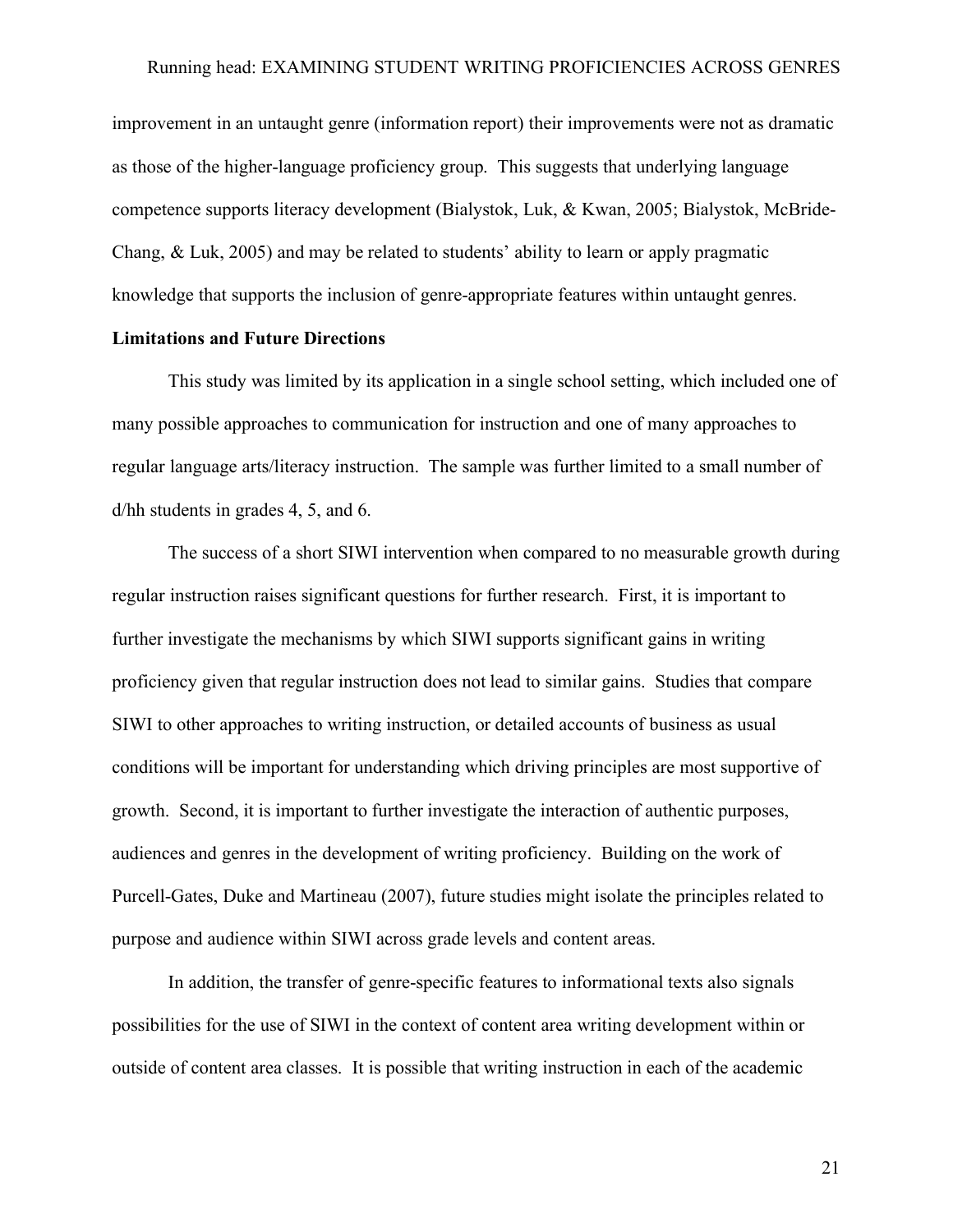disciplines, when focused on purpose and audience, might support the development of disciplinespecific language and literacy knowledge and disciplinary literacy in general (Moje, 2008). Research on the efficacy and transfer of SIWI in the context of writing in content areas courses extend the knowledge base for writing instruction and further test the hypothesis that underlying language proficiency supports discipline-specific literacy development.

## **References**

- Andrews J. F., & Rusher M. (2010). Codeswitching techniques: Evidence-based instructional practices for the ASL/ESL bilingual classroom. *American Annals of the Deaf, 155*(4), 407–24. doi:10.1353/aad.2010.0036.
- Ausbrooks, M. M., Gentry, M. A., Martin, G. A., & Ausbrooks, M. (2014). Exploring Linguistic Interdependence between American Sign Language and English through Correlational and Multiple Regression Analyses of the Abilities of Biliterate Deaf Adults. *International Journal of English Linguistics*, *4*(1). doi:10.5539/ijel.v4n1p1
- Bailes, C. N. (2001). Integrating ASL-English language arts: Bridging paths to literacy. *Sign Language Studies, (*1), 147-174.
- Bawarshi, A. (2016). Beyond the Genre Fixation: A translingual perspective on genre. *College English*, *78*(3), 243-249.
- Berent G. P., Kelly R. R., Schmitz K. L., & Kenney P. (2008). Visual input enhancement via essay coding results in deaf learners' long-term retention of improved English grammatical knowledge. *Journal of Deaf Studies and Deaf Education, 14,* 190-204. doi:10.1093/deafed/enn032.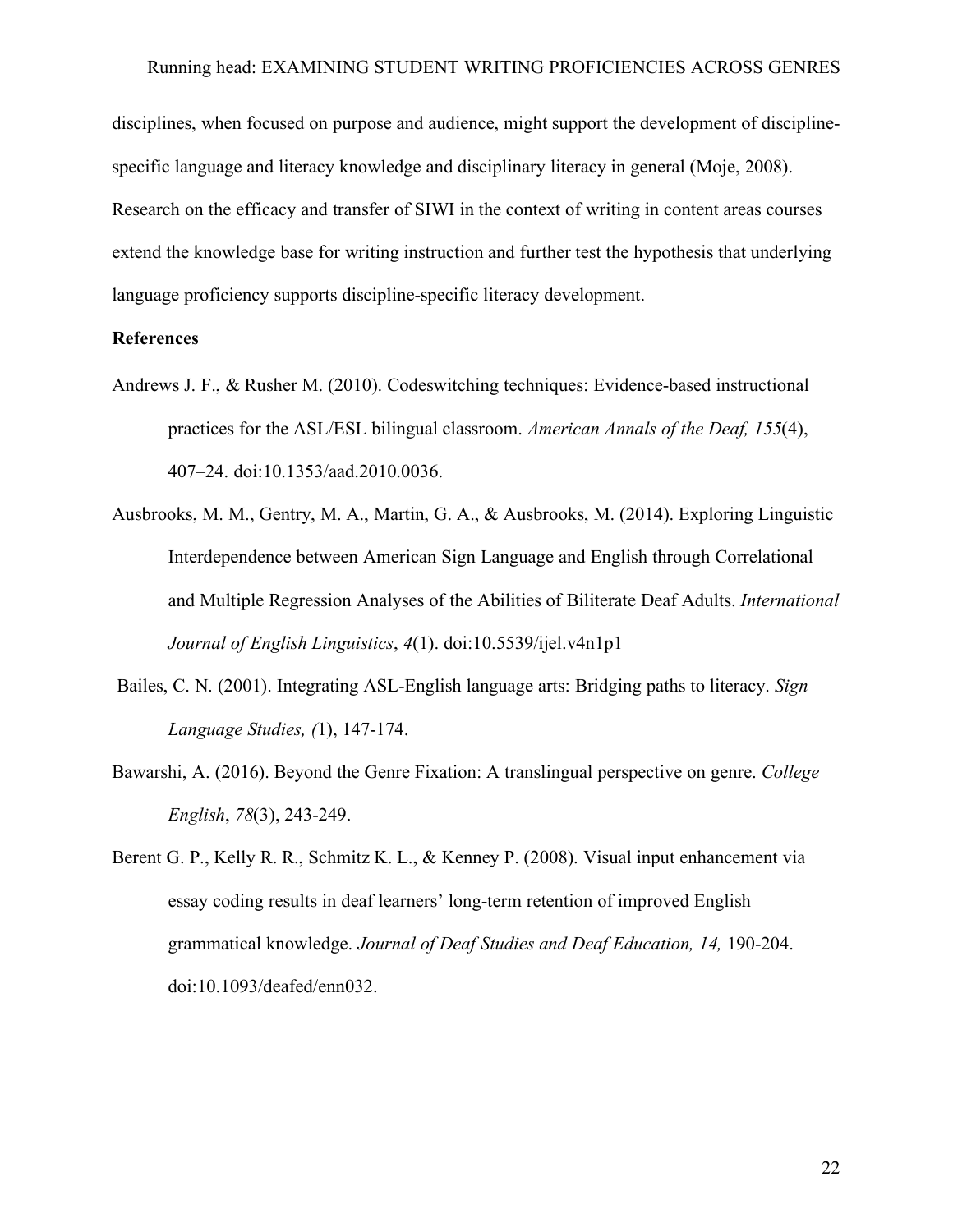- Bialystok, E., Luk, G., & Kwan, E. (2005). Bilingualism, biliteracy, and learning to read: Interactions among languages and writing systems. *Scientific Studies of Reading*, *9*(1), 43–61.
- Bialystok, E., McBride-Chang, C., & Luk, G. (2005). Bilingualism, language proficiency, and learning to read in two writing systems. *Journal of Educational Research*, *97*, 580–590.
- Bishop, M. & Hicks, S. (2005). Orange eyes: Bimodal bilingualism in hearing adults from Deaf families. *Sign Language Studies 5*(2), 188-230. doi: 10.1353/sls.2005.0001

Bowe, F. (1991). *Approaching equality: Education of the deaf.* Silver Spring, MD: T. J. Pub

- Bradley, L. G., & Donovan, C. A. (2010). Information book read-alouds as models for secondgrade authors. *The Reading Teacher, 64*, 246–260.
- Burman, D., Nunes, T. and Evans, D. (2007), Writing profiles of deaf children taught through British sign language. *Deafness Education International, 9*, 2–23. doi: 10.1002/dei.204
- Cummins, J. (1976). The influence of bilingualism on cognitive growth: A synthesis of research findings and explanatory hypotheses. Working Papers on Bilingualism, 9, 1–43.
- Cummins, J. (1979). Linguistic interdependence and the educational development of bilingual children. *Review of Educational Research*, 49, 222–251.
- Cummins, J. (1981). The role of primary language development in promoting educational success for language minority students. In Schooling and language minority students. A theoretical framework (pp. 3–49). Los Angeles: Evaluation, Assessment, and Dissemination Center, California State University.
- Cummins, J. (2003). BICS and CALP. Retrieved March 19, 2016, from http://ww1.iteachilearn.com/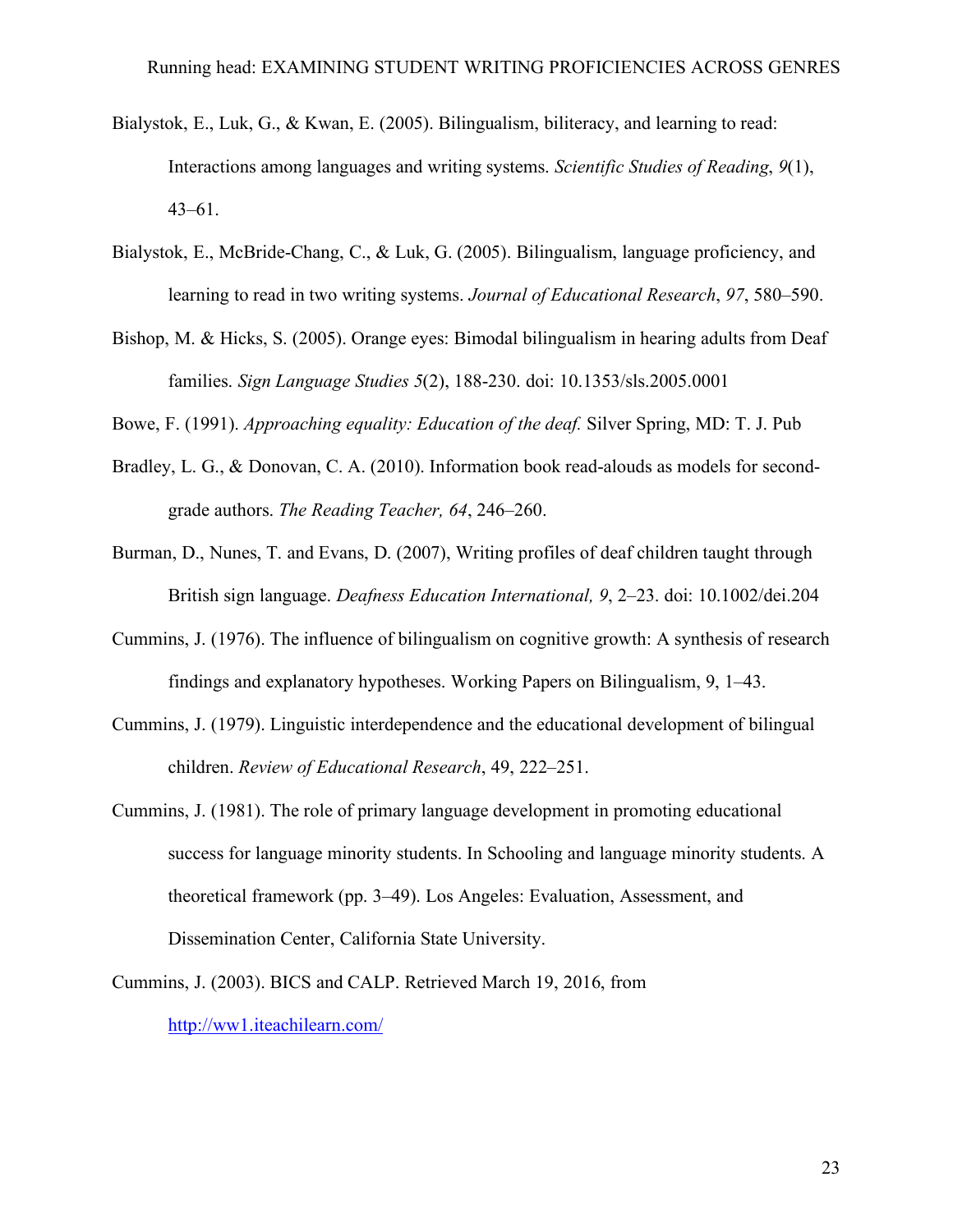- Cummins, J. (2006, October 27). The relationship between ASL proficiency and English academic development: A review of the research. Paper presented at the Workshop Challenges, Opportunities, and Choices in Educating Minority Group Students. Hamar University College, Norway.
- DeLana, M., Gentry, M. A., & Andrews, J. (2007). The efficacy of ASL/English bilingual education: Considering public schools. *American Annals of the Deaf, 152*(1), 73-87. doi: 10.1353/aad.2007.0010
- Dworin, J. (2003). Insights into biliteracy development: Toward a bidirectional theory of bilingual pedagogy. *Journal of Hispanic Higher Education, 2*(2), 171-186. doi: 10.1177/1538192702250621
- Dostal, H. & Wolbers, K. (2014). Developing language and writing skills of deaf and hard of hearing students: A simultaneous approach. *Literacy Research and Instruction*, *53*(3), 245-268. doi: 10.1080/19388071.2014.907382.
- Ellis, R., Loewen, S., Elder, C., Erlam, R., Philp, J., & Reinders, H. (2009). *Implicit and Explicit Knowledge in Second Language Learning, Testing and Teaching*. Multilingual Matters, Bristol, UK.
- Englert, C. S., & Dunsmore, K. (2002). A Diversity of Teaching and Learning Paths: Teaching Writing in Situated Activity. In J. Brophy (Ed.), *Social constructivist teaching: Affordances and constraints*, (pp. 80-130). Boston: JAI Press.
- Englert, C. S., Mariage, T. V., & Dunsmore, K. (2006). Tenets of Sociocultural Theory in Writing Instruction Research. In C. A. MacArthur, S. Graham & J. Fitzgerald (Eds.), *Handbook of Writing Research*, (pp. 208-221). New York, NY: Guilford Press.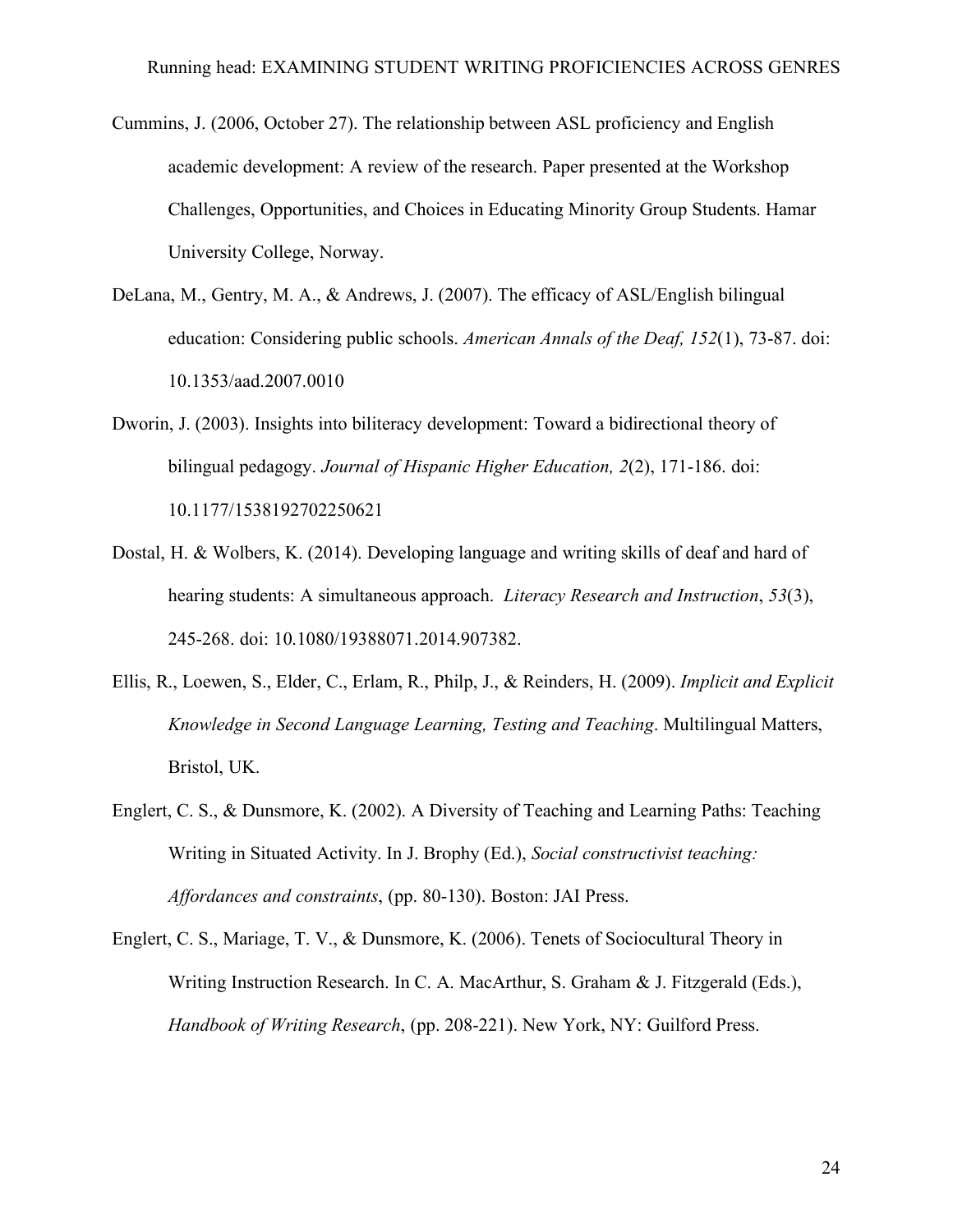- Gentil, G. (2011). A biliteracy agenda for genre research. *Journal of Second Language Writing. 20*(1), 6-23.
- Graham, S., McKeown, D., Kiuhara, S., & Harris, K. R. (2012). A meta-analysis of writing instruction for students in the elementary grades. *Journal of Educational Psychology, 104*(4), 879-896. doi: 10.1037/a0029185
- Graham, S. & Perin, D. (2007). *Writing next: Effective strategies to improve writing of adolescents in middle and high schools – A report to Carnegie Corporation of New York*. Washington, DC: Alliance for Excellent Education.
- Kamberelis, G. (1998). Relations between children's literacy diets and genre development: You write what you read. *Literacy Teaching and Learning, 3*(1), 7–53.
- Kinnear, P. R. & Gray, C. D. 2008. *SPSS 16 Made Simple.* Hove, East Sussex, NY: Psychology Press.
- Mariage, T. V. (2001). Features of an interactive writing discourse: Conversational involvement, conventional knowledge, and internalization in "Morning Message". *Journal of Learning Disabilities,* 34, 172-196. doi: 10.1177/002221940103400206
- Maloch, B., & Bomer, R. (2013). Teaching about and with Informational Texts: What Does Research Teach Us? *Language Arts, 90*(6), 441-450.
- Moll, L. C., & Dworin, J. (1996). Biliteracy in classrooms: Social dynamics and cultural possibilities. In D. Hicks (Ed.), *Child discourse and social learning* (pp. 221-246). Cambridge: Cambridge University Press.
- Moje, E. B. (2008). Foregrounding the disciplines in secondary literacy teaching and learning: A call for change. Journal of Adolescent and Adult Literacy, 52(2), 96–107.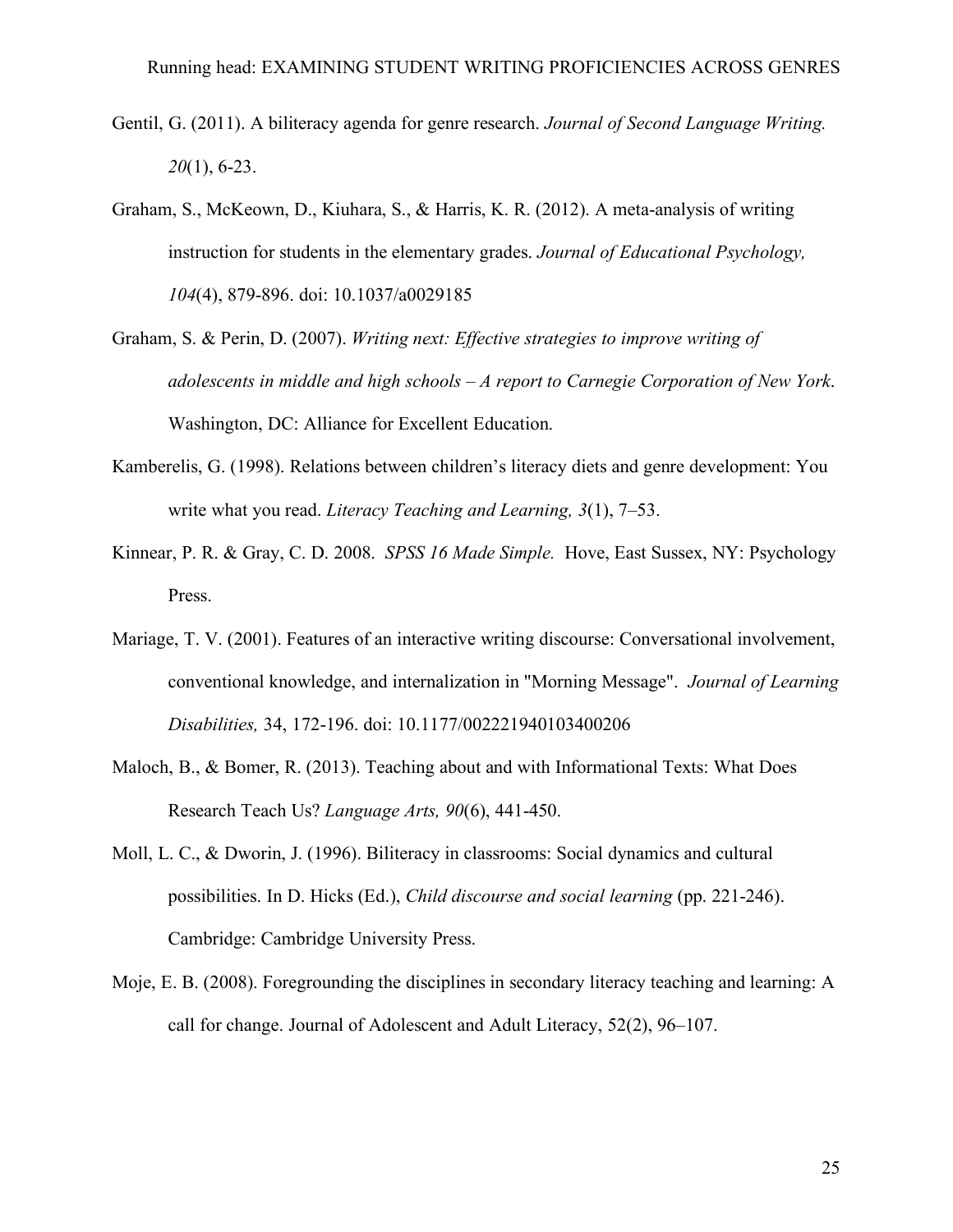- Moll, L. C., Sáez, R., & Dworin, J. (2001). Exploring biliteracy: Two student case examples of writing as a social practice. The Elementary School Journal, 101(4), 435-449. Retrieved from http://www.jstor.org/stable/1002131
- National Assessment Governing Board, US Department of Education (2010). *Writing framework for the 2011 national assessment of educational progress.* Washington, DC: Driscoll, DP.
- Northern, J. & Downs, M. (1984). *Hearing in children.* 3rd ed. Baltimore, MD: Williams & Wilkins.
- Nover, S. & Andrews, J. (1999). Critical pedagogy in deaf education: bilingual methodology and staff development: Year 2 (1998–99). Santa Fe: New Mexico School for the Deaf.
- O'Neill, R., Arendt, J., & Marschark, M. (2014). *Report from the Achievement and Opportunities for Deaf Students in the United Kingdom: from research to practice project*. University of Edinburgh.
- Purcell-Gates, V., Duke, N., & Martineau, J. (2007). Learning to read and write genre-specific text: Roles of authentic experience and explicit teaching. *Reading Research Quarterly*, *42(*1), 8-45. doi:10.1598/RRQ.42.1.1
- Qi, S., & Mitchell, R. E. (2012). Large-scaled academic achievement testing of deaf and hard-ofhearing students: Past, present, and future. *Journal of Deaf Studies and Deaf Education, 17*, 1–18. doi: 10.1093/deafed/enr028
- Reyes, M. L., & Costanzo, L. (2002). On the threshold of biliteracy: A first grader's personal journey. In L. D. Soto (Ed.), *Making a difference in the lives of bilingual/bicultural children* (pp. 145-156). New York: Peter Lang.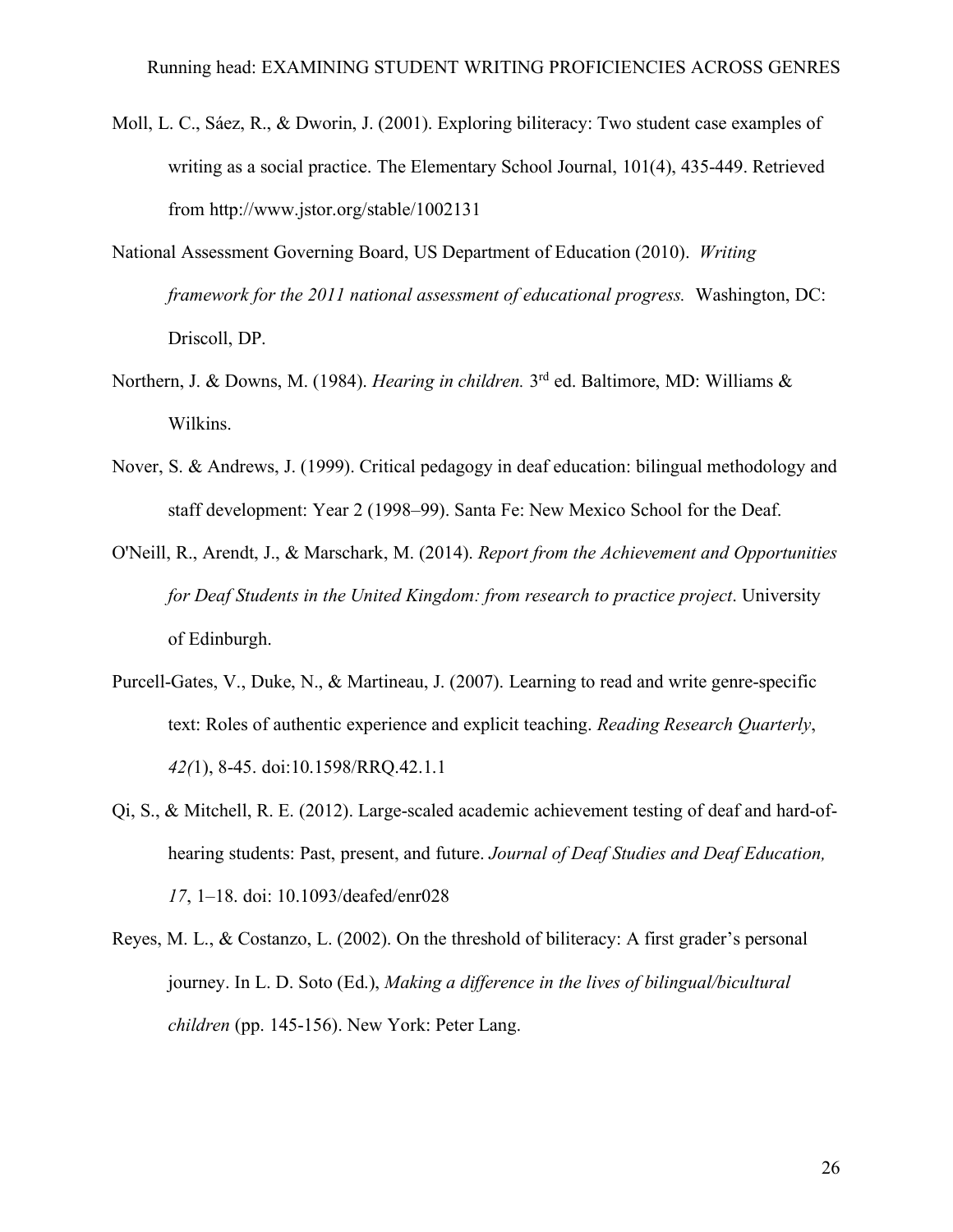- Valdés, G. (1999). Incipient bilingualism and the development of English writing abilities in the secondary school. In C. Faltis & P. Wolfe (Eds.), *So much to say: Adolescents, bilingualism, and ESL in secondary school* (pp. 138-175). New York: Teachers College Press.
- Wolbers, K. (2008a). Strategic and Interactive Writing Instruction (SIWI): Apprenticing deaf students in the construction of English text. *ITL International Journal of Applied Linguistics, 156*, 299-326*.* doi:10.2143/ITL.156.0.2034441
- Wolbers, K. (2008b). Using balanced and interactive writing instruction to improve the higher order and lower order writing skills of deaf students. *Journal of Deaf Studies and Deaf Education, 13*(2), 255-277*.* doi:10.1093/deafed/enm052
- Wolbers, K. (2010). Using ASL and print-based sign to build fluency and greater independence with written English among deaf students. *L1-Educational Studies in Language and Literature, 10*(1), 99-125*.* Retrieved from http://l1.publicationarchive.com/publication/1/333
- Wolbers, K., Dostal, H., & Bowers, L. (2012). "I was born full deaf." Written language outcomes after one year of Strategic and Interactive Writing Instruction (SIWI). *Journal of Deaf Studies and Deaf Education, 17*(1), 19-38. doi:10.1093/deafed/enr018
- Wolbers, K., Bowers, L., Dostal, H., & Graham, S.C. (2013). Deaf writers' application of ASL knowledge to English. *International Journal of Bilingual Education and Bilingualism, 17*(4), 410-428*.* doi: 10.1080/13670050.2013.816262.
- Wolbers, K, Graham, S.C., Dostal, H. & Bowers, L. (2014). A description of ASL features in writing. *Ampersand,* 1, 19-27. doi: 10.1016/j.amper.2014.11.001.